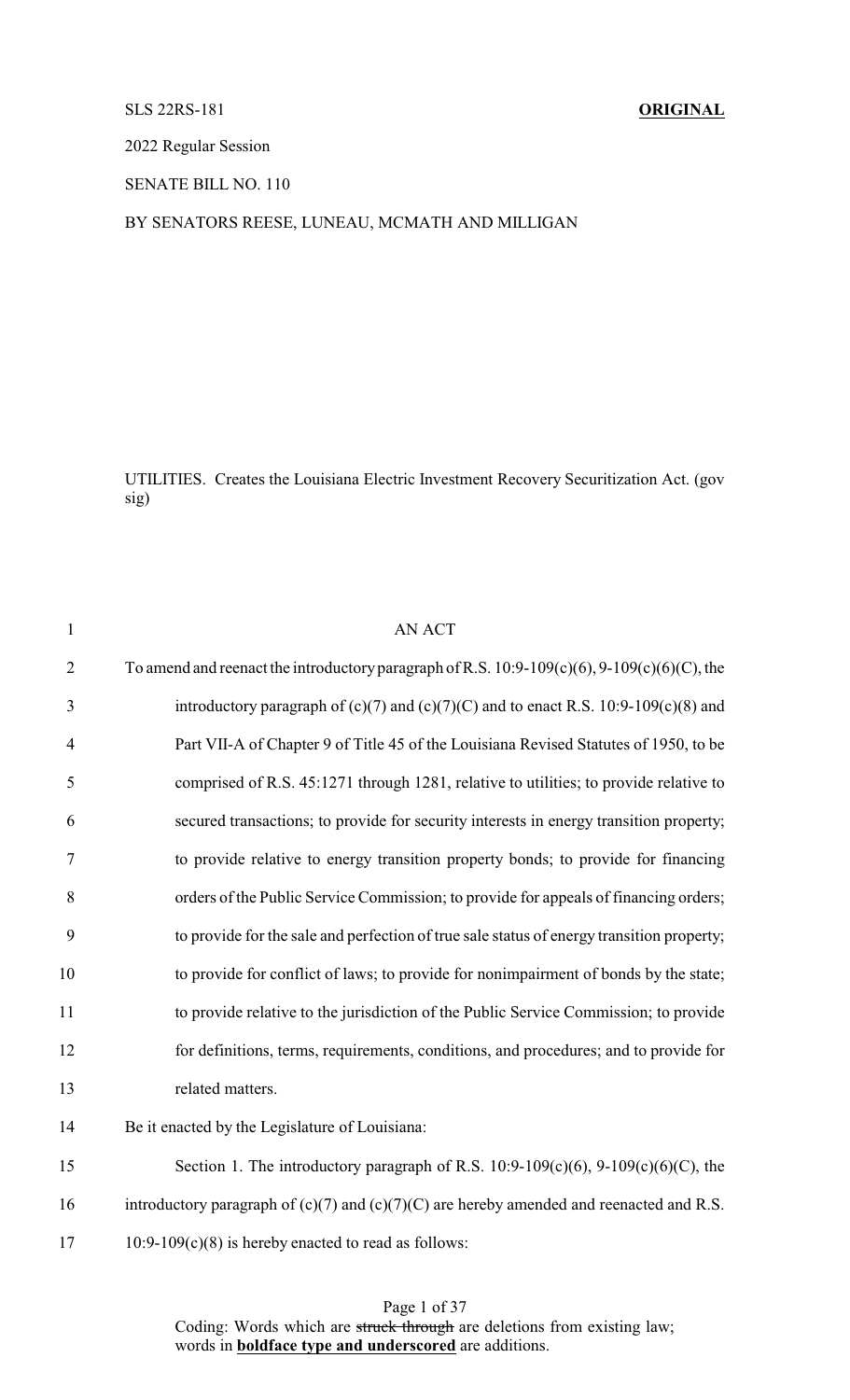| 1              | §9-109. Scope                                                                           |
|----------------|-----------------------------------------------------------------------------------------|
| $\overline{2}$ | $\ast$<br>$\ast$<br>∗                                                                   |
| 3              | (c) Extent to which Chapter does not apply. This Chapter does not apply to              |
| 4              | the extent that:                                                                        |
| 5              | *<br>$\ast$<br>$\ast$                                                                   |
| 6              | (6) R.S. 45:1226 through 1240, the Louisiana Electric Utility Storm Recovery            |
| 7              | Securitization Act, expressly governs the creation, perfection, priority, or            |
| 8              | enforcement of a security interest in storm recovery property as defined therein or     |
| 9              | any interest or right in any storm recovery property, but except to the extent contrary |
| 10             | to express provisions in the Act, the provisions of this Chapter nonetheless do         |
| 11             | apply:                                                                                  |
| 12             | *<br>$\ast$<br>∗                                                                        |
| 13             | (C) This Chapter applies to the enforcement of security interests in storm              |
| 14             | recovery property; or                                                                   |
| 15             | (7) R.S. 45:1251 through 1261, the Louisiana Electric Utility Investment                |
| 16             | Recovery Securitization Act, expressly governs the creation, perfection, priority, or   |
| 17             | enforcement of a security interest in investment recovery property as defined therein   |
| 18             | or any interest or right in any investment recovery property, but, except to the extent |
| 19             | contrary to express provisions in said the Act, the following provisions of this        |
| 20             | Chapter nonetheless do apply:                                                           |
| 21             | *<br>$\ast$<br>$\ast$                                                                   |
| 22             | (C) This Chapter applies to the enforcement of security interests in                    |
| 23             | investment recovery property:; or                                                       |
| 24             | (8) R.S. 45:1271 through 1281, the Louisiana Electric Utility Energy                    |
| 25             | Transition Securitization Act, expressly governs the creation, perfection,              |
| 26             | priority, or enforcement of a security interest in energy transition property as        |
| 27             | defined therein or any interest or right in any energy transition property, but,        |
| 28             | except to the extent contrary to express provisions in the Act, the following           |
| 29             | provisions of this Chapter nonetheless do apply:                                        |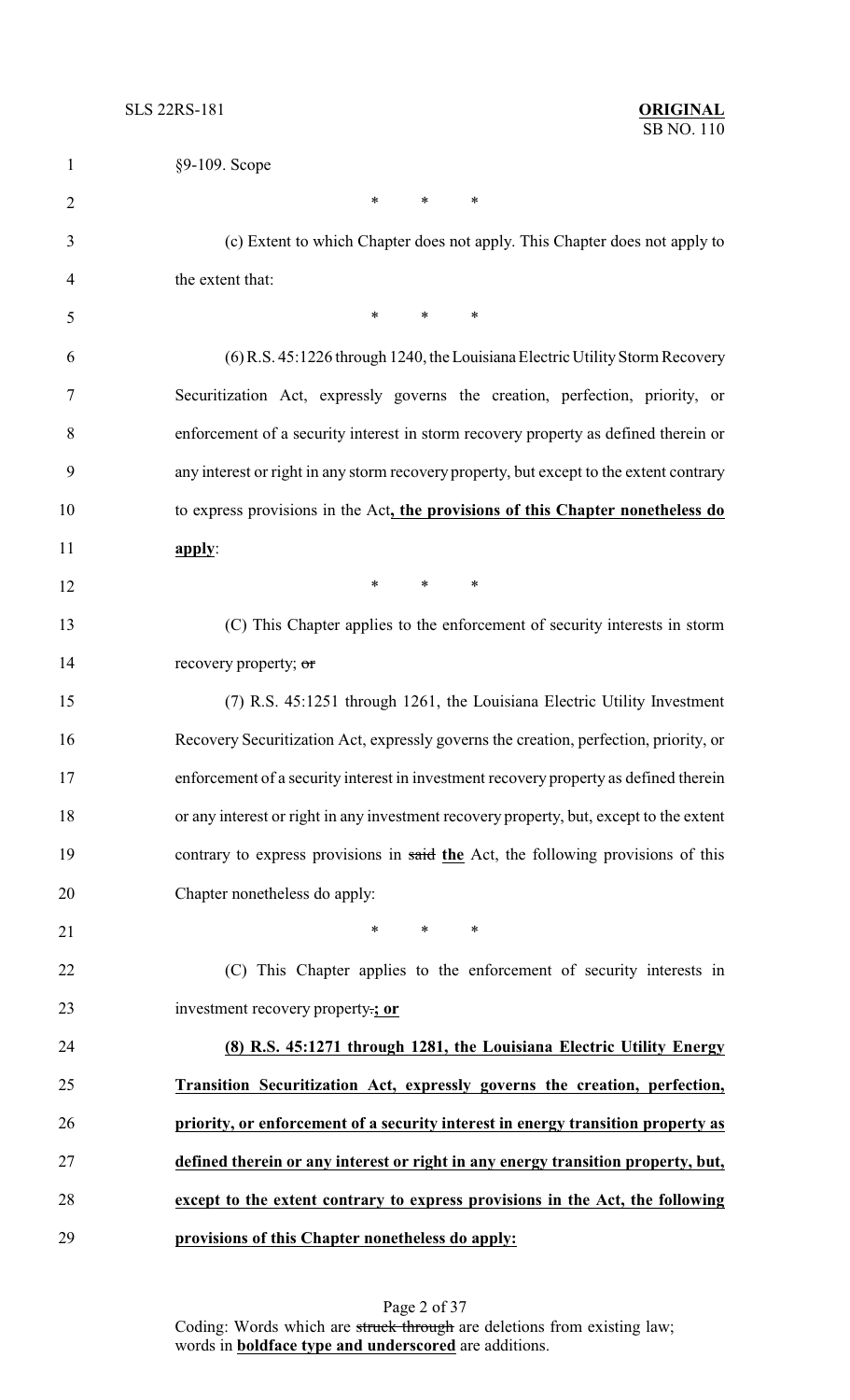| $\mathbf{1}$   | (A) Part 5 of this Chapter applies with respect to financing statements             |
|----------------|-------------------------------------------------------------------------------------|
| $\overline{2}$ | pertaining to energy transition property.                                           |
| 3              | (B) This Chapter applies to perfection, the effect of perfection or                 |
| $\overline{4}$ | nonperfection, and the priority of a security interest held by a secured party      |
| 5              | having control of a deposit account or securities account as original collateral.   |
| 6              | (C) This Chapter applies to the enforcement of security interests in                |
| $\tau$         | energy transition property.                                                         |
| 8              | $\ast$<br>$\ast$<br>∗                                                               |
| 9              | Section 2. Part VII-A of Chapter 9 of Title 45 of the Louisiana Revised Statutes of |
| 10             | 1950, comprised of R.S. 45:1271 through 1281, is hereby enacted to read as follows: |
| 11             | PART VII-A. LOUISIANA ELECTRIC UTILITY ENERGY                                       |
| 12             | <b>TRANSITION SECURITIZATION ACT</b>                                                |
| 13             | §1271. Short title; purpose                                                         |
| 14             | A. This Part shall be known and may be cited as the "Louisiana Electric             |
| 15             | <b>Utility Energy Transition Securitization Act".</b>                               |
| 16             | B. The purpose of this Part is to enable Louisiana electric utilities, if           |
| 17             | authorized by a financing order issued by the commission, to use securitization     |
| 18             | financing for certain energy transition costs, because this type of debt may        |
| 19             | lower the total amount of costs being included in customers' rates in comparison    |
| 20             | with conventional utility financing methods or alternative methods of recovery,     |
| 21             | thereby benefiting ratepayers. The energy transition bonds will not be public       |
| 22             | debt or a pledge of the full faith and credit of the state or any political or      |
| 23             | governmental unit thereof. Energy transition bonds will be solely the obligation    |
| 24             | of the issuer, an affiliate of an electric utility. The proceeds of the energy      |
| 25             | transition bonds shall be used for the purpose of recovering certain energy         |
| 26             | transition costs, solely as allowed by the commission. Securitization financing     |
| 27             | for energy transition costs is hereby recognized to be a valid public purpose.      |
| 28             | Federal tax laws and revenue procedures expressly require that special state        |
| 29             | legislation be enacted in order for such transactions to receive certain tax        |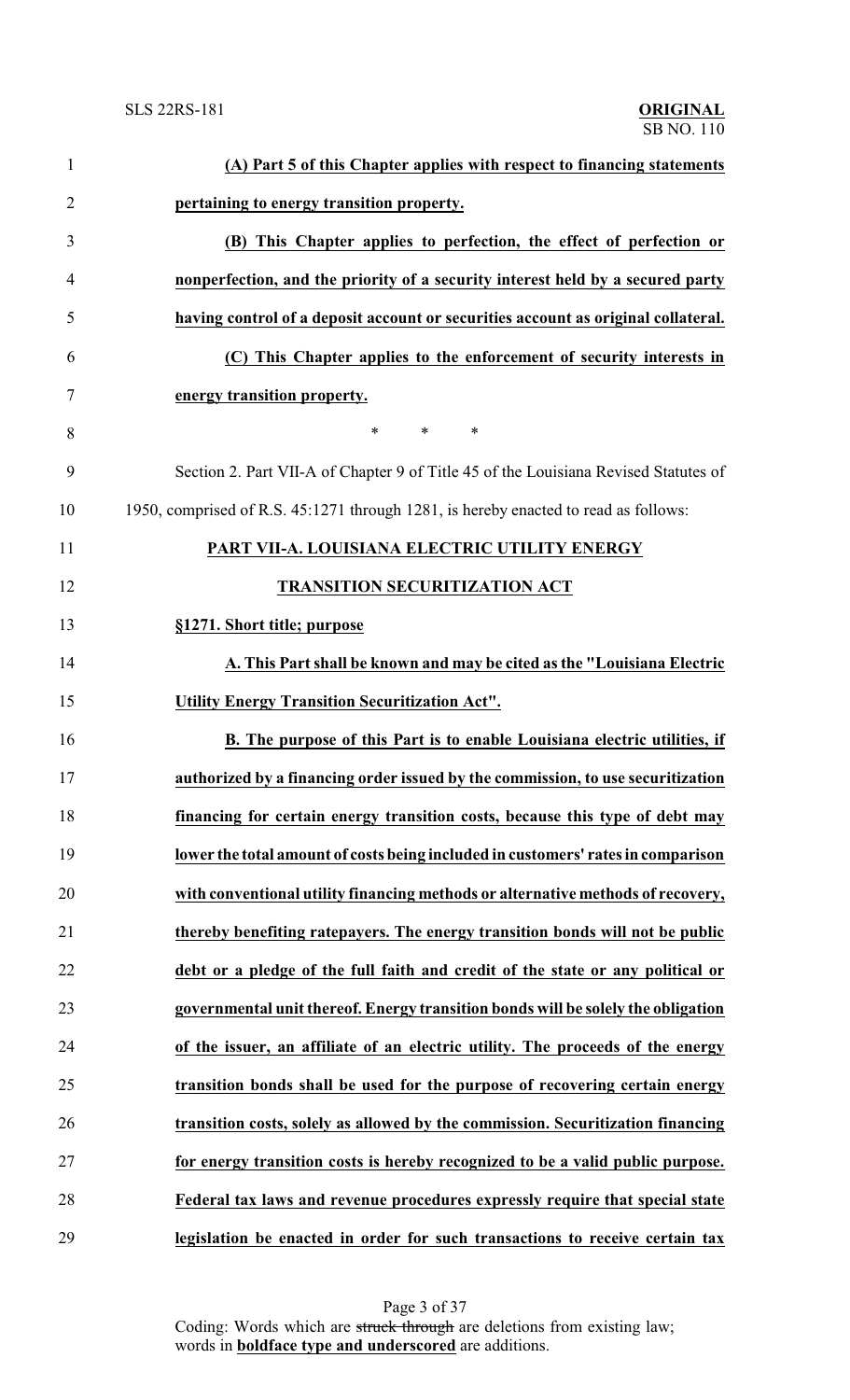| $\mathbf{1}$   | benefits. The legislature finds a need to promote securitization financing, if     |
|----------------|------------------------------------------------------------------------------------|
| $\overline{2}$ | authorized by the commission, by providing clear and exclusive methods to          |
| 3              | create, transfer, and encumber interests in energy transition property as          |
| $\overline{4}$ | defined in this Part. This need is met by providing in this Part for such methods  |
| 5              | and by establishing that any conflict between the rules governing sales,           |
| 6              | assignments, or transfers of, or security interests, privileges, or other          |
| $\tau$         | encumbrances of any nature upon incorporeal movable property pursuant to           |
| $8\,$          | other laws of this state and the methods provided in this Part, including without  |
| 9              | limitation with regard to creation, perfection, priority, or enforcement, shall be |
| 10             | resolved in favor of the rules and methods established in this Part with regard    |
| 11             | to energy transition property.                                                     |
| 12             | C. The intent of this Part is to provide benefits to Louisiana ratepayers          |
| 13             | by allowing a Louisiana electric utility, if authorized by a financing order, to   |
| 14             | achieve certain tax and credit benefits of financing energy transition costs. This |
| 15             | Part does not in any way limit, impair, or impact the commission's plenary         |
| 16             | jurisdiction over the rates charged and services rendered by public utilities in   |
| 17             | this state. Instead, this Part addresses certain property, security interest, and  |
| 18             | other matters to ensure that the financial and federal income tax benefits of      |
| 19             | financing energy transition costs through securitization are available in this     |
| 20             | state. The beneficial income tax and credit characteristics that may be achieved   |
| 21             | include the following:                                                             |
| 22             | (1) Treating the energy transition bonds as debt of the electric utility for       |
| 23             | income tax purposes.                                                               |
| 24             | (2) Treating the energy transition charges as gross income to the electric         |
| 25             | utility recognized under the utility's usual method of accounting for federal and  |
| 26             | state income tax purposes, rather than recognizing gross income upon the           |
| 27             | receipt of the financing order or of cash in exchange for the sale of the energy   |
| 28             | transition property or the issuance of the energy transition bonds.                |
| 29             | (3) Avoiding the recognition of debt on the electric utility's balance sheet       |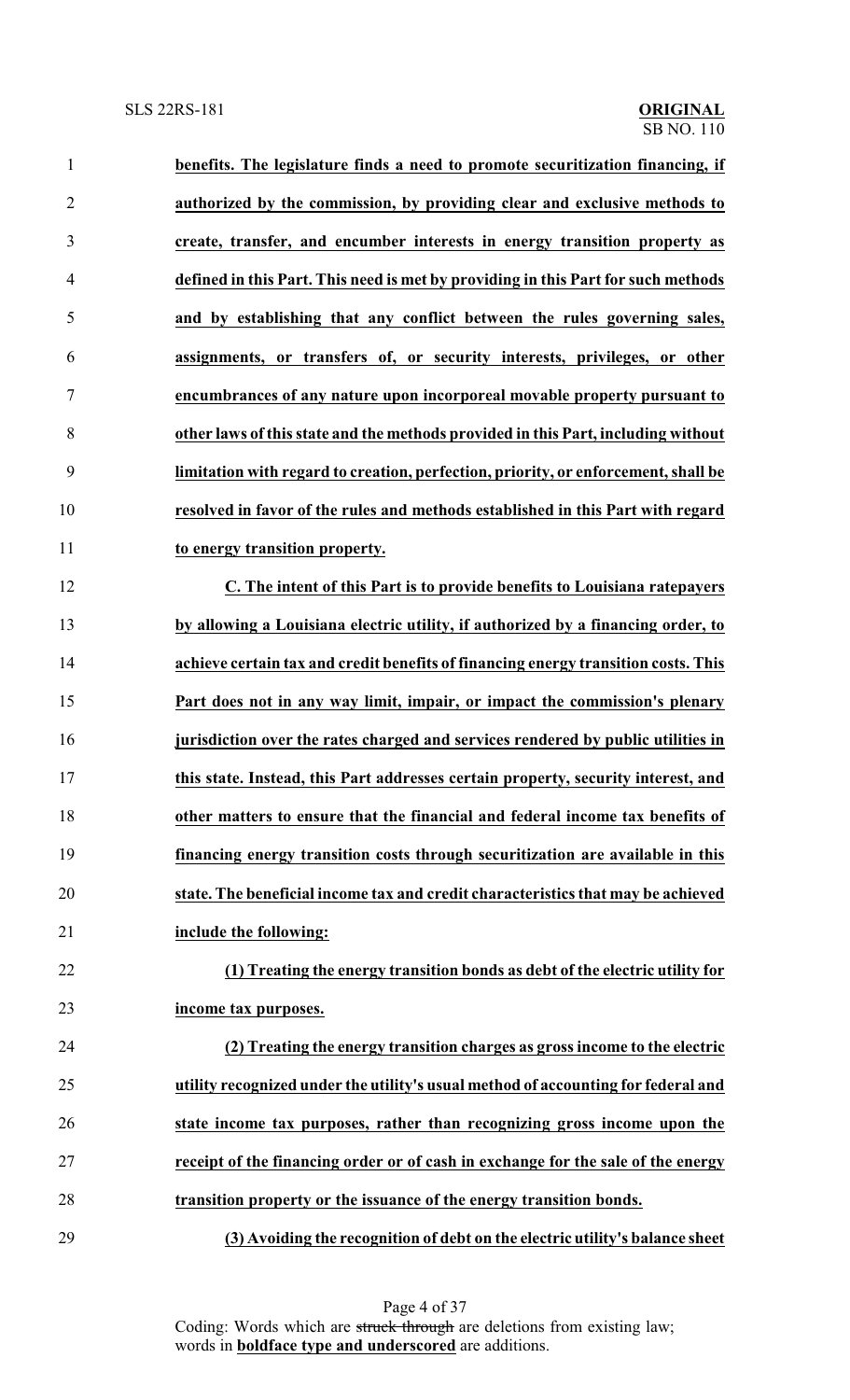| $\mathbf{1}$   | for certain credit and regulatory purposes by reason of the energy transition         |
|----------------|---------------------------------------------------------------------------------------|
| $\overline{2}$ | bonds.                                                                                |
| 3              | (4) Treating the sale, assignment, or transfer of the energy transition               |
| $\overline{4}$ | property by the electric utility as a true sale for state law and bankruptcy          |
| 5              | purposes.                                                                             |
| 6              | (5) Mitigating any adverse impact of the financing on the electric utility's          |
| 7              | credit rating.                                                                        |
| 8              | D. This Part does not impose fees or energy transition charges, but                   |
| 9              | instead only authorizes the commission to approve energy transition charges in        |
| 10             | its discretion.                                                                       |
| 11             | §1272. Definitions                                                                    |
| 12             | As used in this Part:                                                                 |
| 13             | (1) "Ancillary agreement" means any bond, insurance policy, letter of                 |
| 14             | credit, reserve account, surety bond, swap arrangement, hedging arrangement,          |
| 15             | liquidity or credit support arrangement, or other financial arrangement entered       |
| 16             | into in connection with the issuance or payment of energy transition bonds.           |
| 17             | (2) "Assignee" means any legal or commercial entity, including but not                |
| 18             | limited to a corporation, limited liability company, partnership, limited             |
| 19             | partnership, or other legally recognized entity to which an electric utility sells,   |
| 20             | assigns, or transfers, other than as security, all or a portion of its interest in or |
| 21             | right to energy transition property. The assignee may be a new subsidiary             |
| 22             | created by the electric utility for this purpose. The term also includes any legal    |
| 23             | or commercial entity to which an assignee sells, assigns, or transfers, other than    |
| 24             | as security, all or a portion of its interest in or right to energy transition        |
| 25             | property.                                                                             |
| 26             | (3) "Commission" means the Louisiana Public Service Commission.                       |
| 27             | (4) "Electric utility" or "utility" means an "electric public utility" as             |
| 28             | defined in R.S. 45:121.                                                               |
| 29             | "Eligible electric generating facility" means a coal-fired or<br>(5)                  |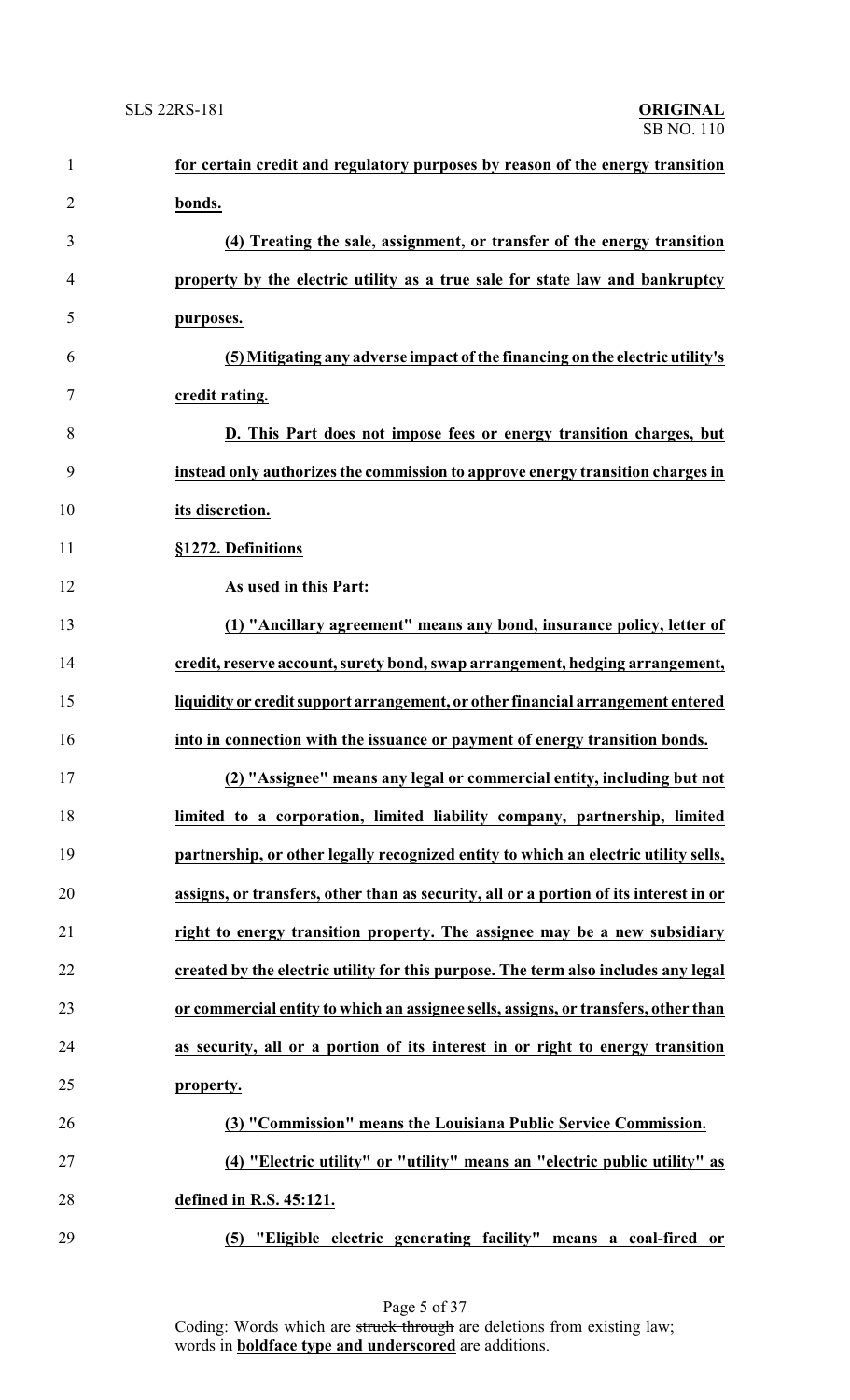| $\mathbf{1}$   | lignite-fired electric generating facility located in this state owned entirely or in |
|----------------|---------------------------------------------------------------------------------------|
| $\overline{2}$ | indivision by an electric utility.                                                    |
| 3              | (6) "Eligible mine" means a coal or lignite mine located in this state that           |
| $\overline{4}$ | services a mine-mouth eligible electric generating facility.                          |
| 5              | (7) "Energy transition bonds" means bonds, notes, certificates of                     |
| 6              | participation, or other evidences of indebtedness that are issued pursuant to an      |
| $\tau$         | indenture or other contract of an electric utility or an issuer pursuant to a         |
| 8              | financing order, the proceeds of which are used directly or indirectly to provide,    |
| 9              | recover, finance, or refinance commission-approved energy transition costs and        |
| 10             | financing costs, and costs to fund energy transition reserves to such levels as the   |
| 11             | commission may authorize in a financing order, and that are secured by or             |
| 12             | payable from energy transition property. If certificates of participation are         |
| 13             | issued, references in this Part to principal, interest, or premium shall refer to     |
| 14             | comparable amounts under those certificates. Energy transition bonds shall be         |
| 15             | nonrecourse to the credit or any assets of the electric utility other than the        |
| 16             | energy transition property as specified in the financing order and any rights         |
| 17             | under any ancillary agreement. Energy transition bonds shall be legal                 |
| 18             | investments for all governmental units, financial institutions, insurance             |
| 19             | companies, fiduciaries, and other persons that require statutory authority            |
| 20             | regarding legal investment.                                                           |
| 21             | (8) "Energy transition charge" means the amounts authorized by the                    |
| 22             | commission to recover, finance, or refinance energy transition costs and              |
| 23             | financing costs, and to fund any energy transition reserves to such levels as the     |
| 24             | commission may authorize in a financing order. To the extent determined               |
| 25             | appropriate by the commission and provided for in a financing order, such             |
| 26             | amounts are to be imposed on, and be a part of, all customer bills, be                |
| 27             | periodically adjusted, and be collected by an electric utility or its successors or   |
| 28             | assignees, or a collection agent, through a nonbypassable charge collected as         |

**part of the electric utility's retail rates, whether in base rates, fuel adjustment**

Page 6 of 37 Coding: Words which are struck through are deletions from existing law; words in **boldface type and underscored** are additions.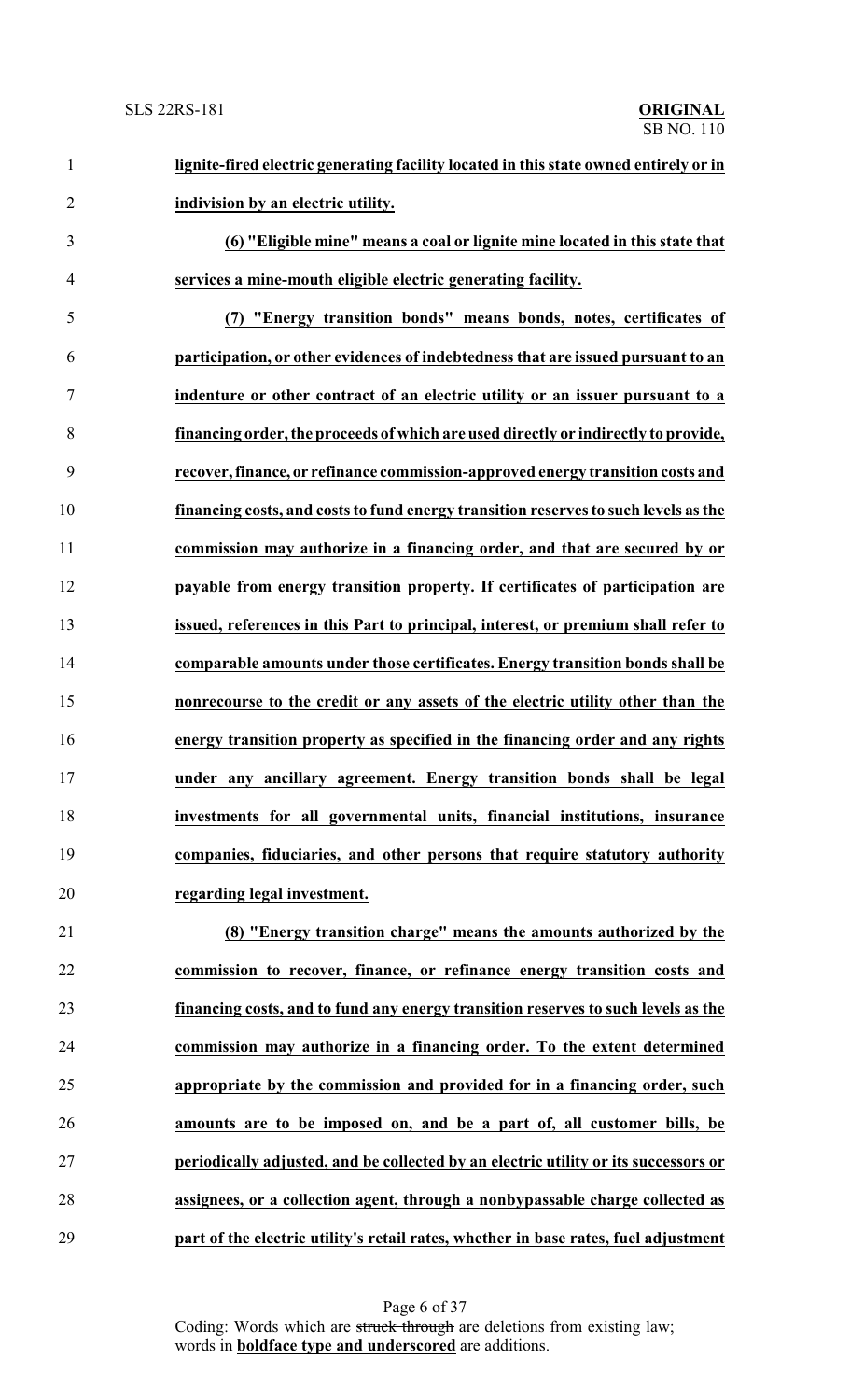| $\mathbf{1}$   | clauses, or in any other manner considered appropriate by the commission, for         |
|----------------|---------------------------------------------------------------------------------------|
| $\overline{2}$ | the time period specified in the financing order, paid by all existing and future     |
| 3              | customers receiving retail electric service from the electric utility or its          |
| $\overline{4}$ | successors under rate schedules or special contracts authorized or approved by        |
| 5              | the commission.                                                                       |
| 6              | (9) "Energy transition costs" means, if requested by the electric utility,            |
| 7              | and as may be approved by the commission, costs incurred or to be incurred by         |
| 8              | an electric utility consisting of any of the following:                               |
| 9              | (a) Costs caused by or associated with the following:                                 |
| 10             | (i) The retirement of an eligible electric generating facility.                       |
| 11             | (ii) The decommissioning, demolition, remediation, and cleanup of a                   |
| 12             | retired eligible electric generating facility and related improvements and            |
| 13             | waterworks and restoring its site.                                                    |
| 14             | (iii) The unrecovered capitalized costs of or undepreciated investments               |
| 15             | in a retired eligible electric generating facility that were being recovered in rates |
| 16             | as of the date of retirement.                                                         |
| 17             | (iv) Obsolete or unnecessary stores inventory previously serving the                  |
| 18             | eligible electric generating facility.                                                |
| 19             | (b) Costs not previously collected from the electric utility's customers for          |
| 20             | previously mined coal or lignite or for the closure and reclamation of an eligible    |
| 21             | mine, including land remediation and liabilities. Energy transition costs shall       |
| 22             | not include any monetary penalty, fine, or forfeiture assessed against an electric    |
| 23             | utility or its affiliate by a government agency or a court under a federal or state   |
| 24             | environmental statute, rule, or regulation.                                           |
| 25             | (c) Costs of repurchasing equity or retiring any existing indebtedness                |
| 26             | relating to any costs as provided in Subparagraphs (a) and (b) of this                |
| 27             | Paragraph.                                                                            |
| 28             | (d) Costs to fund and finance one or more energy transition reserves if               |
| 29             | the commission determines appropriate.                                                |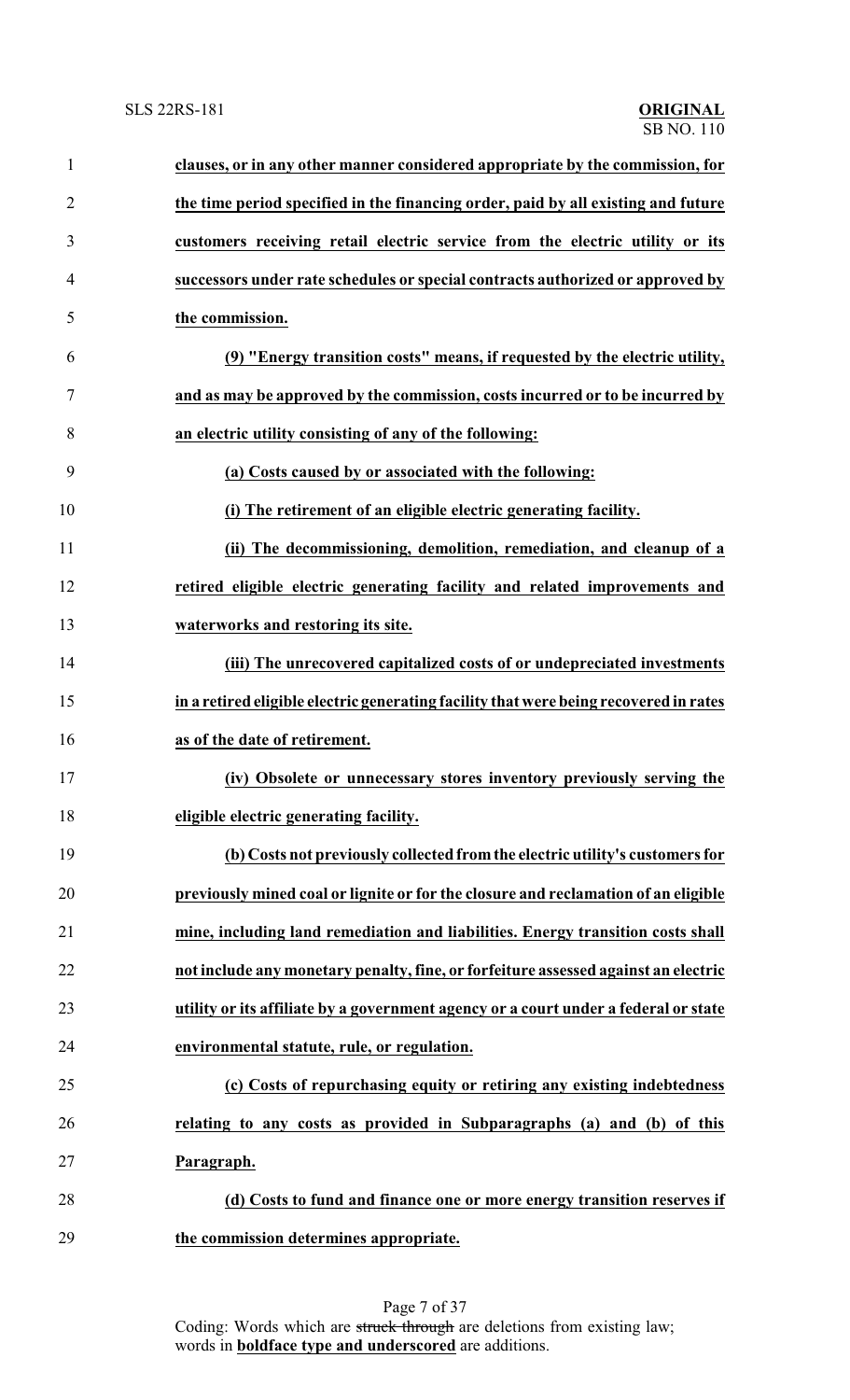| $\mathbf{1}$   | (e) Carrying costs pertaining to any costs included in this Paragraph not            |
|----------------|--------------------------------------------------------------------------------------|
| $\overline{2}$ | otherwise being recovered in rates, from the respective dates on which such          |
| 3              | costs were incurred until the date that energy transition bonds are issued.          |
| $\overline{4}$ | (f) Costs for severance, retention payments, or early retirement                     |
| 5              | payments and job retraining and education for employees whose existing jobs          |
| 6              | are eliminated due to the retirement of the eligible electric generating facility    |
| $\tau$         | or the eligible mine, or to fund and finance a reserve therefor.                     |
| $8\,$          | (g) Any other costs determined by the commission to be reasonably                    |
| 9              | associated with the retirement of an eligible mine or an eligible energy electric    |
| 10             | generating facility.                                                                 |
| 11             | (10) "Energy transition property" means the contract right constituting              |
| 12             | incorporeal movable property newly created pursuant to this Part which               |
| 13             | consists of all of the following:                                                    |
| 14             | (a) The rights and interests of an electric utility or successors or                 |
| 15             | assignees of the electric utility specified as being energy transition property in   |
| 16             | a financing order, including the right to impose, bill, charge, collect, and receive |
| 17             | energy transition charges authorized in the financing order, the right to enforce    |
| 18             | the obligations of the utility to collect and service the energy transition charges, |
| 19             | and the right to obtain periodic adjustments to such charges as may be provided      |
| 20             | in the financing order and this Part.                                                |
| 21             | (b) All revenues, collections, claims, rights to payment, payments, money,           |
| 22             | or proceeds arising from the rights and interests specified in Subparagraph (a)      |
| 23             | of this Paragraph, regardless of whether such revenues, collections, claims,         |
| 24             | rights to payment, payments, money, or proceeds are imposed, billed, received,       |
| 25             | collected, or maintained together with or commingled with other revenues,            |
| 26             | collections, rights to payment, payments, money, or proceeds.                        |
| 27             | (11) "Energy transition reserve" means a reserve established pursuant                |
| 28             | to an order of the commission for energy transition costs. An energy transition      |
| 29             | reserve shall be a restricted segregated fund, the use of which may be limited       |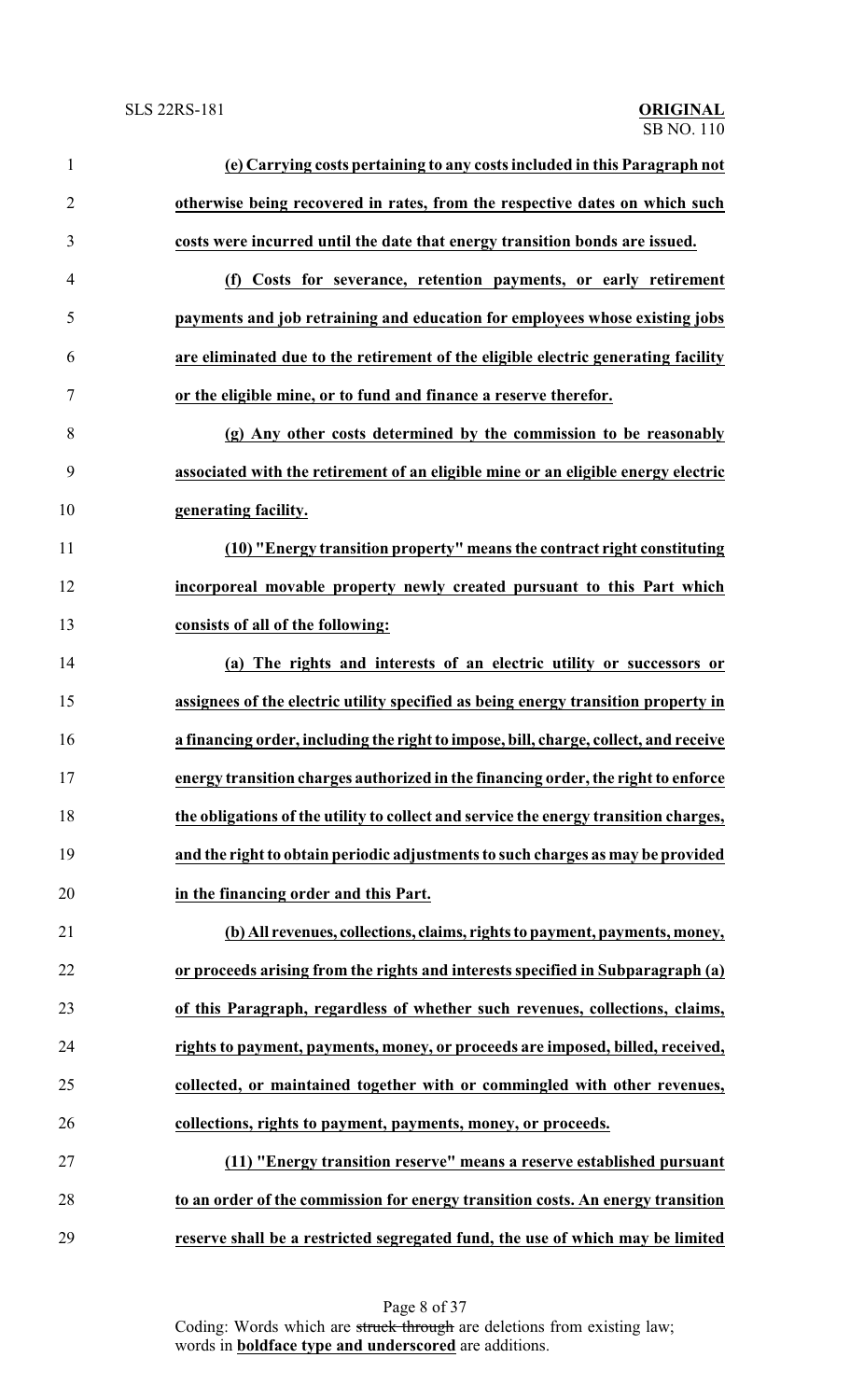| $\mathbf{1}$   | by the commission to specific types of incurred or future energy transition costs,  |
|----------------|-------------------------------------------------------------------------------------|
| $\overline{2}$ | such as future employee payments or future closure or remediation costs for an      |
| 3              | eligible mine or an eligible electric generating facility.                          |
| $\overline{4}$ | (12) "Financing costs" means, if approved by the commission, whether                |
| 5              | incurred or paid on issuance of the energy transition bonds or ongoing over the     |
| 6              | life of the energy transition bonds, any of the following:                          |
| 7              | (a) Interest and acquisition, defeasance, or redemption premiums that               |
| 8              | are payable on energy transition bonds and any other amounts owing in respect       |
| 9              | of energy transition bonds.                                                         |
| 10             | (b) Any payment required under an ancillary agreement and any                       |
| 11             | amount required to fund initially or replenish from time to time any sinking        |
| 12             | fund, overcollateralization fund, reserve, or other accounts established under      |
| 13             | the terms of any indenture, ancillary agreement, or other financing documents       |
| 14             | pertaining to energy transition bonds.                                              |
| 15             | (c) Any other cost related to issuing, supporting, repaying, servicing, and         |
| 16             | refunding energy transition bonds, including but not limited to servicing fees,     |
| 17             | accounting and auditing fees, fees and other amounts payable to a trustee, legal    |
| 18             | fees, consulting fees, administrative fees, printing and edgarizing fees, financial |
| 19             | advisor fees, placement and underwriting fees, capitalized interest, rating         |
| 20             | agency fees, government registration fees, stock exchange listing and               |
| 21             | compliance fees, and filing fees, including costs related to obtaining the          |
| 22             | financing order. Financing costs may be, without limitation, costs of the issuer,   |
| 23             | the electric utility, or the commission.                                            |
| 24             | (d) Any income taxes and license fees imposed on the revenues generated             |
| 25             | from the collection of energy transition charges or otherwise resulting from the    |
| 26             | collection of energy transition charges, in any such case whether paid, payable,    |
| 27             | or accrued.                                                                         |
| 28             | (e) Any state and local taxes, franchise, gross receipts, and other taxes           |
| 29             | or similar charges, including but not limited to regulatory assessment fees, in     |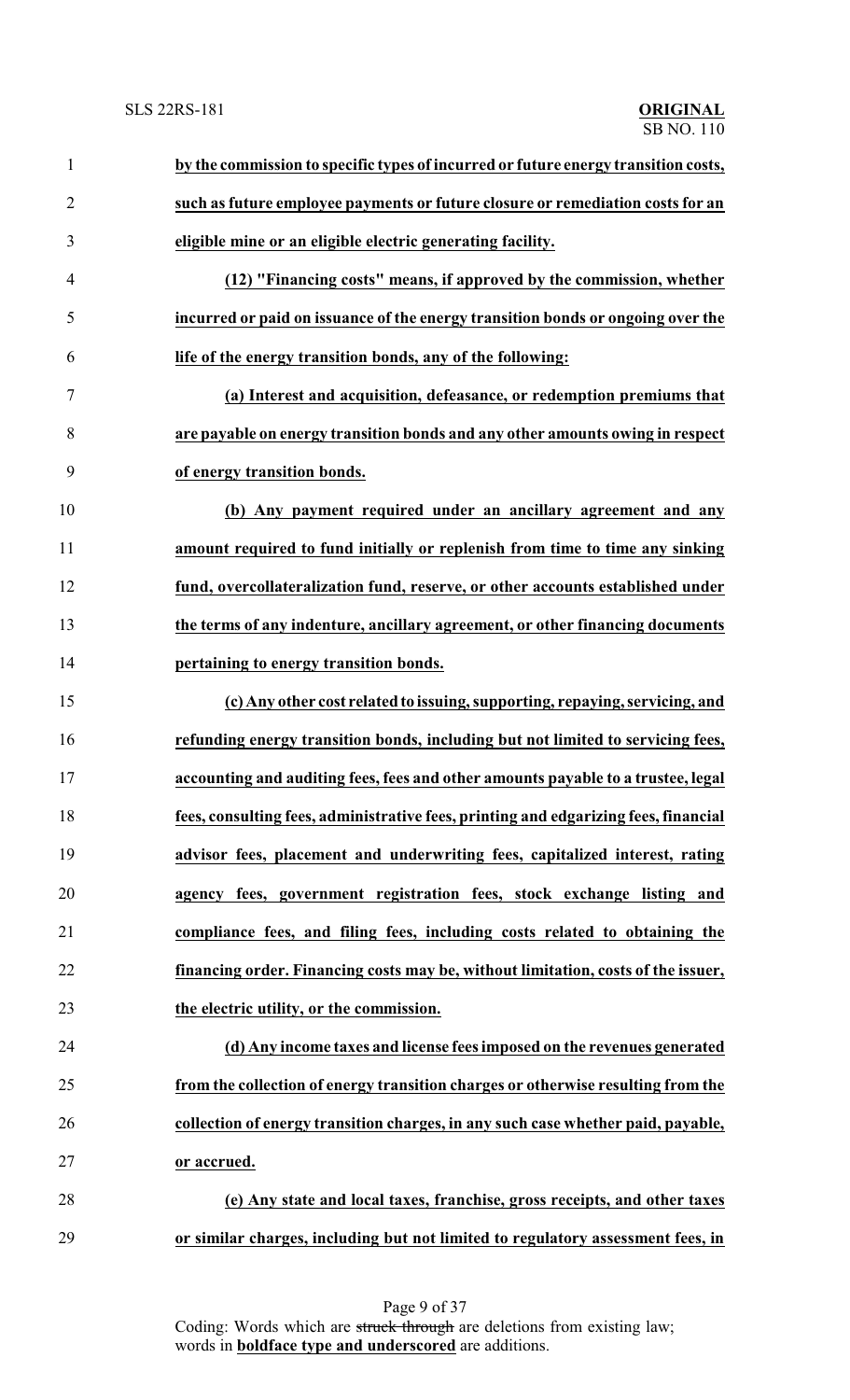| $\mathbf{1}$   | any such case whether paid, payable, or accrued.                                     |
|----------------|--------------------------------------------------------------------------------------|
| $\overline{2}$ | (f) The fees, costs, and related expenses to obtain any waiver, consent,             |
| 3              | release, or approval from any lender related to any existing debt agreement          |
| 4              | pertaining to an eligible mine or its operation.                                     |
| 5              | (13) "Financing order" means an order of the commission, if granted by               |
| 6              | the commission in its sole discretion, which allows for all of the following:        |
| 7              | (a) The issuance of energy transition bonds.                                         |
| 8              | (b) The imposition, collection, and periodic adjustments of energy                   |
| 9              | transition charges.                                                                  |
| 10             | (c) The creation of energy transition property.                                      |
| 11             | (d) The sale, assignment, or transfer of energy transition property to an            |
| 12             | assignee.                                                                            |
| 13             | (e) The disposition of the proceeds of the energy transition bonds.                  |
| 14             | (14) "Financing party" means any holder of energy transition bonds, any              |
| 15             | party to or beneficiary of an ancillary agreement, and any trustee, collateral       |
| 16             | agent, or other person acting for the benefit of any of the foregoing.               |
| 17             | (15) "Financing statement" has the same meaning as that provided in the              |
| 18             | <b>Uniform Commercial Code-Secured Transactions. All financing statements</b>        |
| 19             | referenced in this Part shall be filed in accordance with Part 5 of Chapter 9 of     |
| 20             | Title 10 of the Louisiana Revised Statutes of 1950 and shall be filed in this state. |
| 21             | (16) "Issuer" means any assignee that is a wholly owned subsidiary of an             |
| 22             | electric utility and that issues energy transition bonds approved by a financing     |
| 23             | order.                                                                               |
| 24             | (17) "Lien creditor" means any of the following:                                     |
| 25             | (a) A creditor that has acquired a lien on the property involved by                  |
| 26             | attachment, sequestration, seizure, levy, or by similar means.                       |
| 27             | (b) A person receiving an assignment for benefit of creditors from the               |
| 28             | time of assignment.                                                                  |
| 29             | (c) A trustee in bankruptcy from the date of the filing of the petition.             |

Page 10 of 37 Coding: Words which are struck through are deletions from existing law; words in **boldface type and underscored** are additions.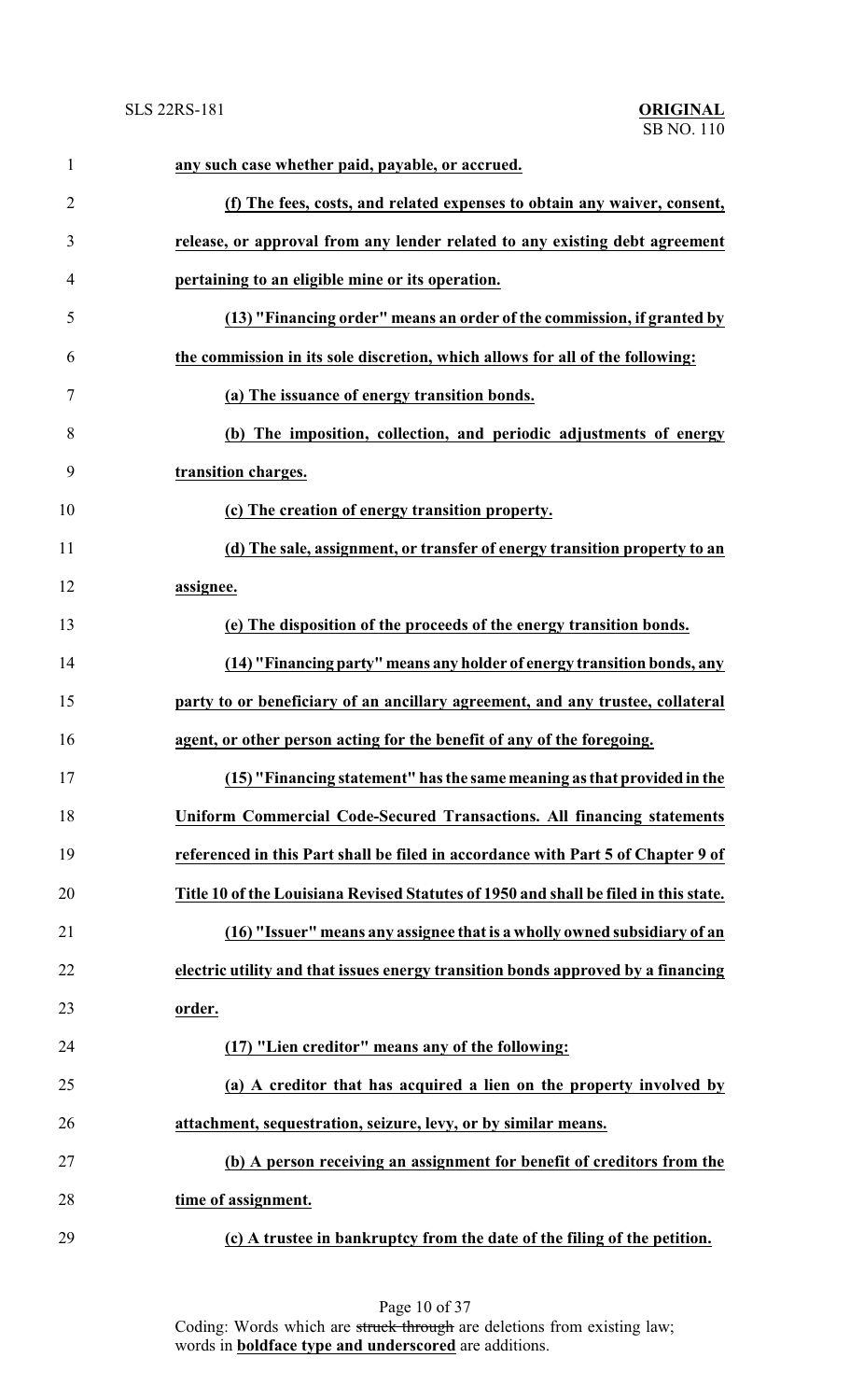| $\mathbf{1}$   | (d) A receiver in equity from the time of appointment.                                  |
|----------------|-----------------------------------------------------------------------------------------|
| $\overline{2}$ | (18) "Secured party" means a financing party in favor of which an                       |
| 3              | electric utility or an issuer creates a security interest in any or all portions of its |
| $\overline{4}$ | interest in or right to energy transition property. A secured party may be              |
| 5              | granted a security interest in energy transition property under this Part and a         |
| 6              | security interest in other collateral subject to the Uniform Commercial                 |
| 7              | Code-Secured Transactions in one security agreement.                                    |
| 8              | (19) "Security interest" means an encumbrance of and a right of                         |
| 9              | preference over any portion of energy transition property created by contract           |
| 10             | to secure the payment or performance of an obligation.                                  |
| 11             | (20) "Uniform Commercial Code-Secured Transactions" means Chapter                       |
| 12             | 9 of Title 10 of the Louisiana Revised Statutes of 1950.                                |
| 13             | §1273. Financing orders                                                                 |
| 14             | A. An electric utility may petition the commission for a financing order.               |
| 15             | Application by an electric utility for authority for the electric utility or its issuer |
| 16             | to issue energy transition bonds shall be made in such form as the commission           |
| 17             | prescribes. Every application shall be made under oath and shall be signed and          |
| 18             | filed on behalf of the electric utility by its president or by a vice president,        |
| 19             | treasurer, or other executive officer having knowledge of the matters set forth.        |
| 20             | No electric utility or issuer shall issue any energy transition bonds until it has      |
| 21             | been specifically authorized to do so by order of the commission. No electric           |
| 22             | utility shall, without the consent of the commission granted in a commission            |
| 23             | order, apply any proceeds of energy transition bonds to any purpose not                 |
| 24             | specified in the commission's order or supplemental order, or to any purpose            |
| 25             | in excess of the amount allowed for such purpose in the order or supplemental           |
| 26             | order, or to any purpose in contravention of the order or supplemental order.           |
| 27             | B. The commission may grant an application under Subsection A of this                   |
| 28             | Section in whole or in part by a financing order, and with such modifications           |
| 29             | thereto and upon such terms and conditions as the commission prescribes, and            |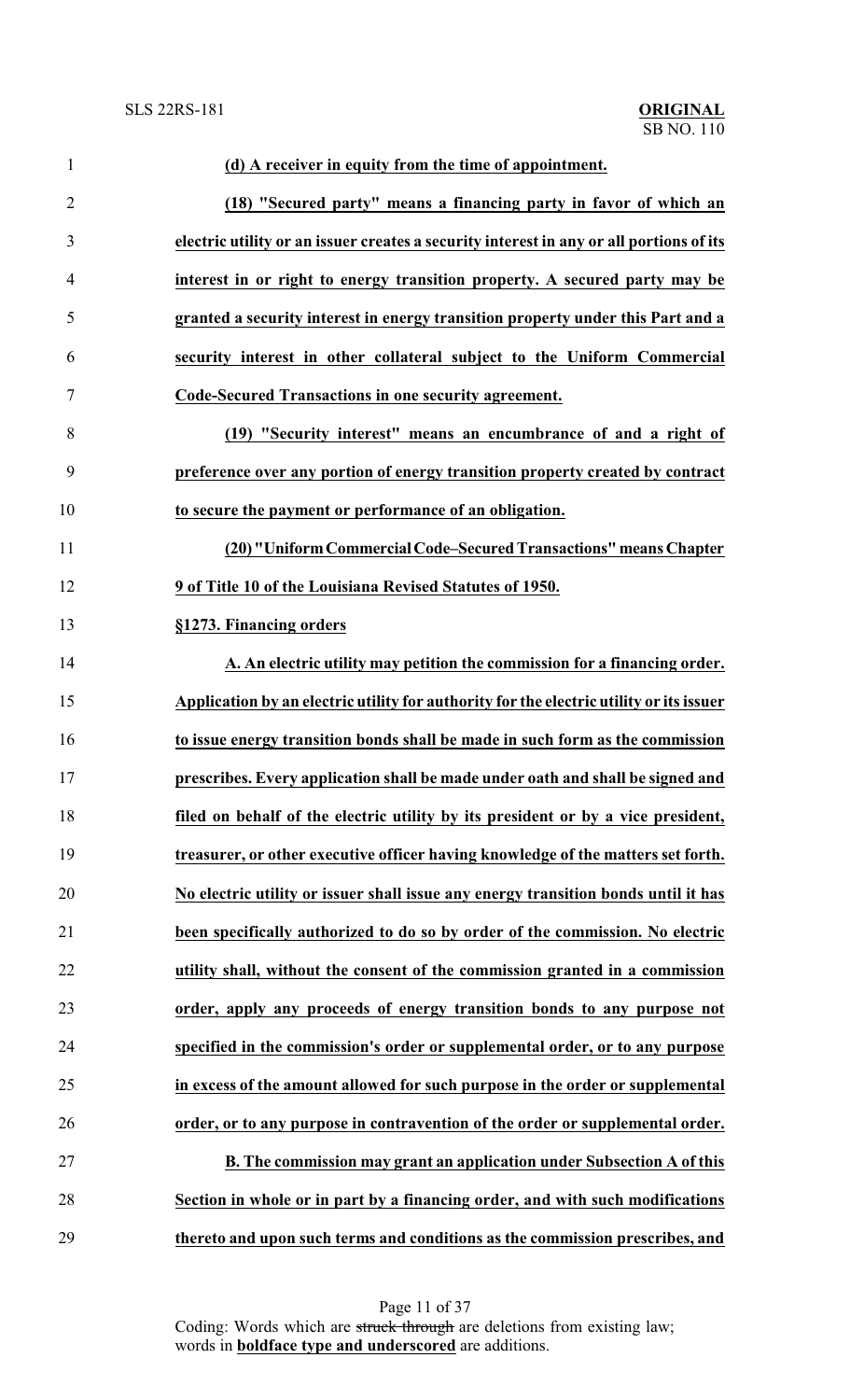| $\mathbf{1}$   | may from time to time, after opportunity for hearing and for good cause shown,         |
|----------------|----------------------------------------------------------------------------------------|
| $\overline{2}$ | make such supplemental orders in the premises as it finds necessary or                 |
| 3              | appropriate, subject, if the commission so provides, to Paragraph (C)(5) of this       |
| 4              | Section. If the commission issues a financing order approving any issuance of          |
| 5              | energy transition bonds under this Part, the commission may consider whether           |
| 6              | the proposed structuring, expected pricing, and financing costs of the energy          |
| 7              | transition bonds are reasonably expected to result in lower overall costs to           |
| 8              | customers as compared with conventional methods of financing or recovering             |
| 9              | energy transition costs. The commission may determine what degree of                   |
| 10             | flexibility to afford to the electric utility in establishing the terms and conditions |
| 11             | of the energy transition bonds, including but not limited to repayment                 |
| 12             | schedules, interest rates, and other financing costs. A copy of any financing          |
| 13             | order made and entered by the commission under this Part duly certified by the         |
| 14             | executive secretary or director of the records division, as applicable, of the         |
| 15             | commission shall be sufficient evidence for all purposes of whole and complete         |
| 16             | compliance by the electric utility with all procedural and other matters required      |
| 17             | precedent to the entry of the order.                                                   |
| 18             | C. For a financing order issued to an electric utility by the commission               |
| 19             | to create energy transition property, the financing order shall:                       |
| 20             | (1) Specify the amount of energy transition costs and any levels of energy             |
| 21             | transition reserves determined appropriate by the commission, and provide              |
| 22             | with respect to the amount of principal of the energy transition bonds and of          |
| 23             | financing costs that may be recovered through energy transition charges, and           |
| 24             | specify the time period over which all such amounts may be recovered. This             |
| 25             | time period may be until the energy transition bonds and financing costs are           |
| 26             | paid in full. To the extent the commission considers appropriate, the                  |
| 27             | commission may take into consideration any other methods used to recover               |
| 28             | these amounts and any offsets or credits to those amounts including salvage            |
| 29             | proceeds and tax benefits.                                                             |

Page 12 of 37 Coding: Words which are struck through are deletions from existing law; words in **boldface type and underscored** are additions.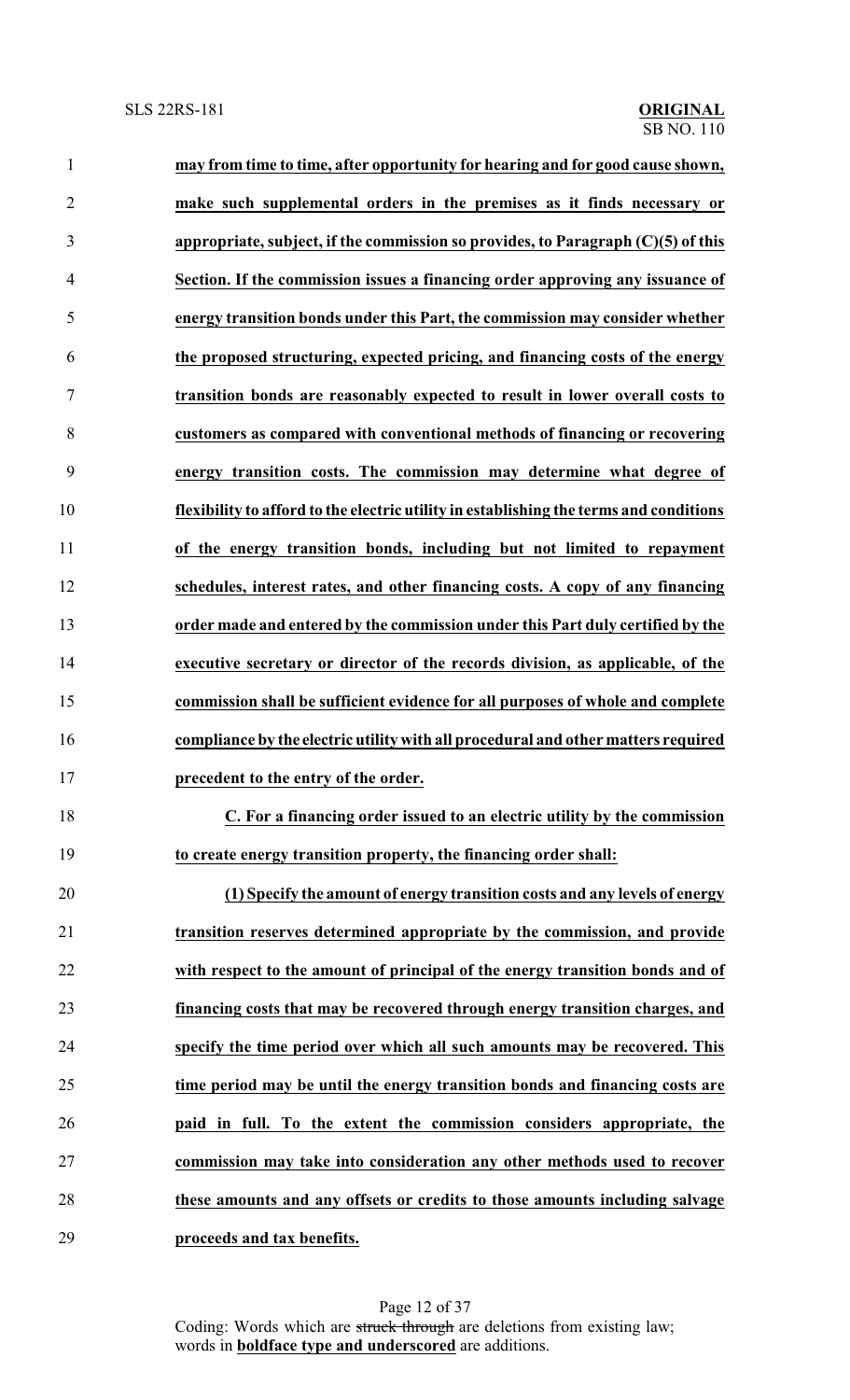| $\mathbf{1}$   | (2) Specify and create the energy transition property of an electric utility          |
|----------------|---------------------------------------------------------------------------------------|
| $\overline{2}$ | and its assignees that shall be used to pay or secure energy transition bonds and     |
| 3              | financing costs as they become due, and authorize the electric utility to impose      |
| $\overline{4}$ | the energy transition charges on its customers.                                       |
| 5              | (3) Provide that such energy transition property shall be sold, assigned,             |
| 6              | or transferred by the electric utility to a subsidiary assignee that is wholly        |
| 7              | owned, directly or indirectly, by the electric utility and that will be the issuer of |
| 8              | the energy transition bonds.                                                          |
| 9              | (4) Provide that the energy transition charges shall be sufficient at all             |
| 10             | times to pay the scheduled principal of and interest on the energy transition         |
| 11             | bonds as the same become due and payable and all other financing costs, and,          |
| 12             | if determined appropriate by the commission, establish a formulaic true-up            |
| 13             | mechanism requiring that the energy transition charges be reviewed and                |
| 14             | adjusted at least annually, in order to correct any over-collection or                |
| 15             | under-collection during the period after the bonds' issuance or preceding             |
| 16             | true-up adjustment and to ensure the projected recovery of amounts sufficient         |
| 17             | to provide timely payment of the scheduled principal of and interest on the           |
| 18             | pertinent energy transition bonds and all other financing costs.                      |
| 19             | (5) Provide and pledge that after the earlier of the transfer of energy               |
| 20             | transition property to an assignee or the issuance of authorized energy               |
| 21             | transition bonds, a financing order shall be irrevocable until the indefeasible       |
| 22             | payment in full of the energy transition bonds, any ancillary agreements, and         |
| 23             | the financing costs. The financing order shall provide that, except as provided       |
| 24             | in Subsection F of this Section or to implement any true-up mechanism adopted         |
| 25             | by the commission as described in Paragraph (4) of this Subsection, the               |
| 26             | commission may not amend, modify, or terminate the financing order by any             |
| 27             | subsequent action or reduce, impair, postpone, terminate, or otherwise adjust         |
| 28             | energy transition charges approved in the financing order, provided nothing           |
|                |                                                                                       |

**shall preclude limitation or alteration if and when full compensation is made for**

Page 13 of 37 Coding: Words which are struck through are deletions from existing law; words in **boldface type and underscored** are additions.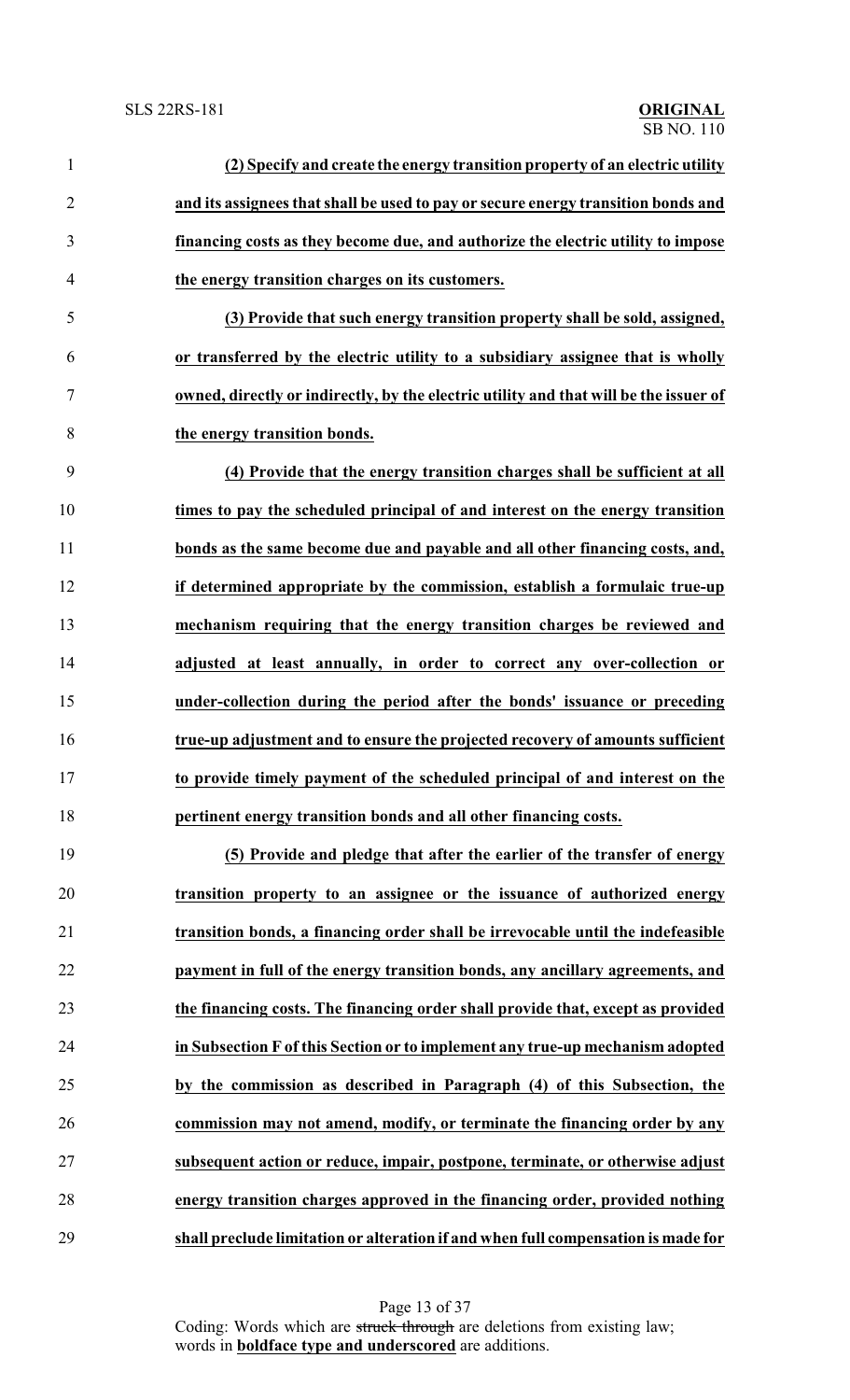| $\mathbf{1}$   | the full protection of the energy transition charges imposed, charged, and            |
|----------------|---------------------------------------------------------------------------------------|
| $\overline{2}$ | collected pursuant to a financing order and the full protection of the holders of     |
| 3              | energy transition bonds and any assignee or financing party.                          |
| $\overline{4}$ | (6) Specify how amounts collected from a customer shall be allocated                  |
| 5              | between energy transition charges and other charges.                                  |
| 6              | (7) Provide that a financing order remains in effect until the energy                 |
| $\tau$         | transition bonds issued pursuant to the order have been indefeasibly paid in full     |
| 8              | and the financing costs of such bonds have been recovered in full.                    |
| 9              | (8) Provide that a financing order shall remain in effect and unabated,               |
| 10             | notwithstanding the reorganization, bankruptcy, or other insolvency                   |
| 11             | proceedings, or merger or sale, of the applicable electric utility or its successors. |
| 12             | (9) Authorize and require the electric utility, to the extent that any                |
| 13             | interest in energy transition property is sold or assigned, to contract with the      |
| 14             | assignee or any financing party that it shall continue to operate its system to       |
| 15             | provide service to its customers, shall collect amounts in respect of the energy      |
| 16             | transition charges for the benefit and account of such assignee or financing          |
| 17             | party, and shall account for and remit such amounts to or for the account of          |
| 18             | such assignee or financing party, including pursuant to a sequestration order         |
| 19             | authorized by this Part.                                                              |
| 20             | (10) Include terms and conditions satisfactory to the commission in its               |
| 21             | discretion ensuring that the imposition and collection of energy transition           |
| 22             | charges authorized in the financing order shall be nonbypassable to the fullest       |
| 23             | extent consistent with the Constitution of Louisiana and the commission's             |
| 24             | jurisdiction. To the extent determined appropriate by the commission and              |
| 25             | provided for in the financing order, such nonbypassable charges shall be              |
| 26             | imposed by the electric utility on, and be a part of, all retail customer bills, be   |
| 27             | periodically adjusted as described in Paragraph (4) of this Subsection, and be        |
| 28             | collected by the electric utility or its successors or assignees, or other collection |
| 29             | agent, as part of the utility's retail rates, whether in base rates, fuel adjustment  |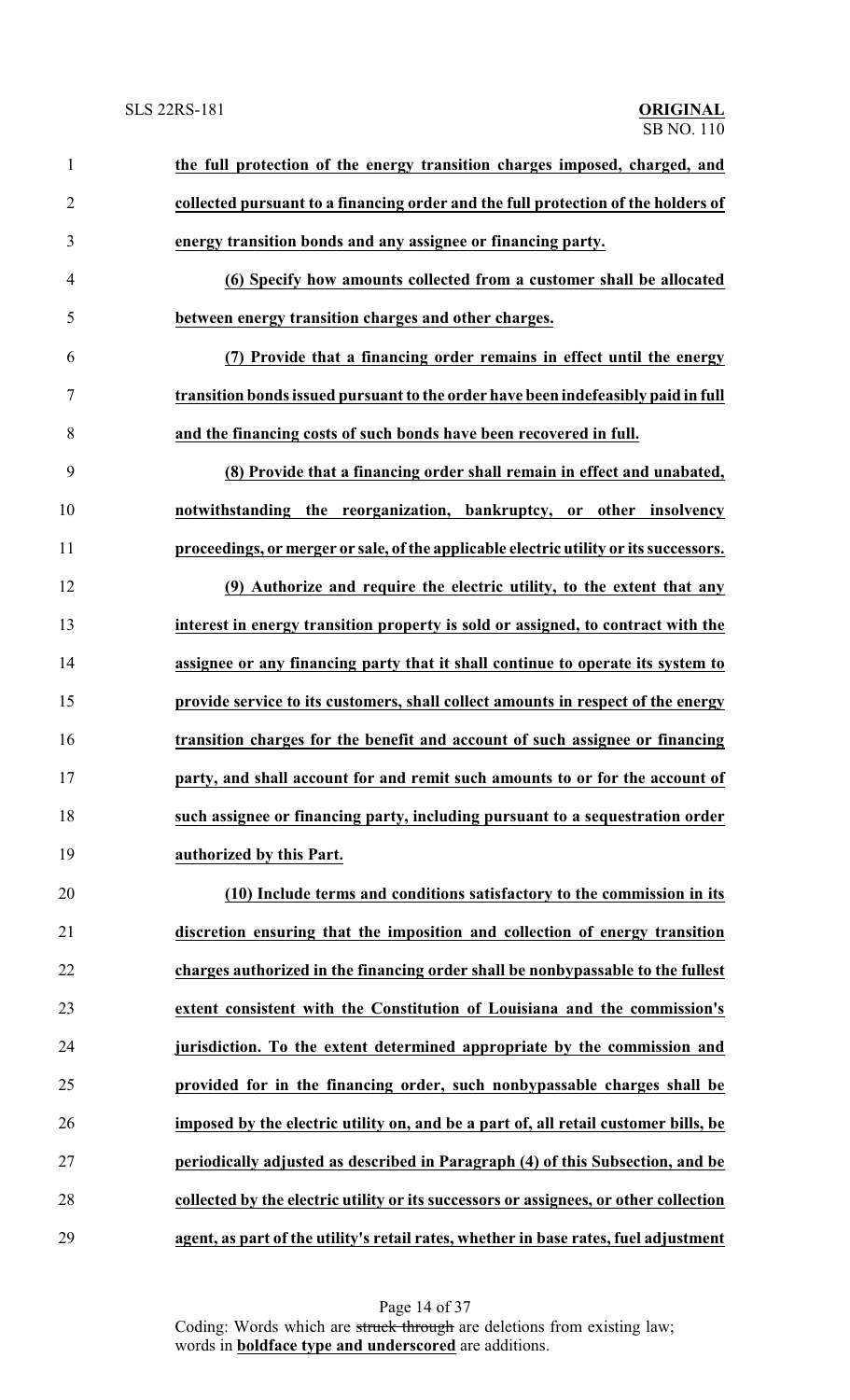| 1              | clauses, or in any other manner considered appropriate by the commission, paid       |
|----------------|--------------------------------------------------------------------------------------|
| $\overline{2}$ | by all existing and future customer receiving retail electric service from the       |
| 3              | electric utility or its successors under rate schedules or special contracts         |
| $\overline{4}$ | authorized or approved by the commission. The commission may provide for             |
| 5              | payment of such nonbypassable charges even if the customer elects to purchase        |
| 6              | electricity from an alternative supplier, including as a result of a fundamental     |
| 7              | change in the manner of regulation of public utilities in this state, or even if the |
| 8              | customer elects to self-generate either individually or collectively with other      |
| 9              | customers. Such terms and conditions may include whether the energy                  |
| 10             | transition charges are to be shown as a separate line item on individual             |
| 11             | customer bills.                                                                      |
| 12             | D. In a financing order issued to an electric utility, the commission may:           |
| 13             | (1) Prescribe any limitations on potential assignees of energy transition            |
| 14             | property.                                                                            |
| 15             | (2) Authorize an issuer that is organized pursuant to the laws of this state         |
| 16             | to provide and establish in its articles of incorporation, partnership agreement,    |
| 17             | or operating agreement, as applicable, that in order for a person to file a          |
| 18             | voluntary bankruptcy petition on behalf of that issuer, the prior unanimous          |
| 19             | consent of the directors, partners, or managers, as applicable, shall be required.   |
| 20             | If authorized in a financing order, the following apply:                             |
| 21             | (a) Any such provision set forth in the articles of incorporation,                   |
| 22             | partnership agreement, or operating agreement of such an issuer shall                |
| 23             | constitute a legal, valid, and binding agreement of the shareholders and             |
| 24             | directors, partners, or members and managers, as applicable, of such issuer and      |
| 25             | is enforceable against such shareholders and directors, partners, or members         |
| 26             | and managers.                                                                        |
| 27             | (b) A person shall have authority under the laws of this state to file a             |
| 28             | voluntary bankruptcy petition on behalf of such issuer only after compliance         |
| 29             | with any such provision and prerequisite.                                            |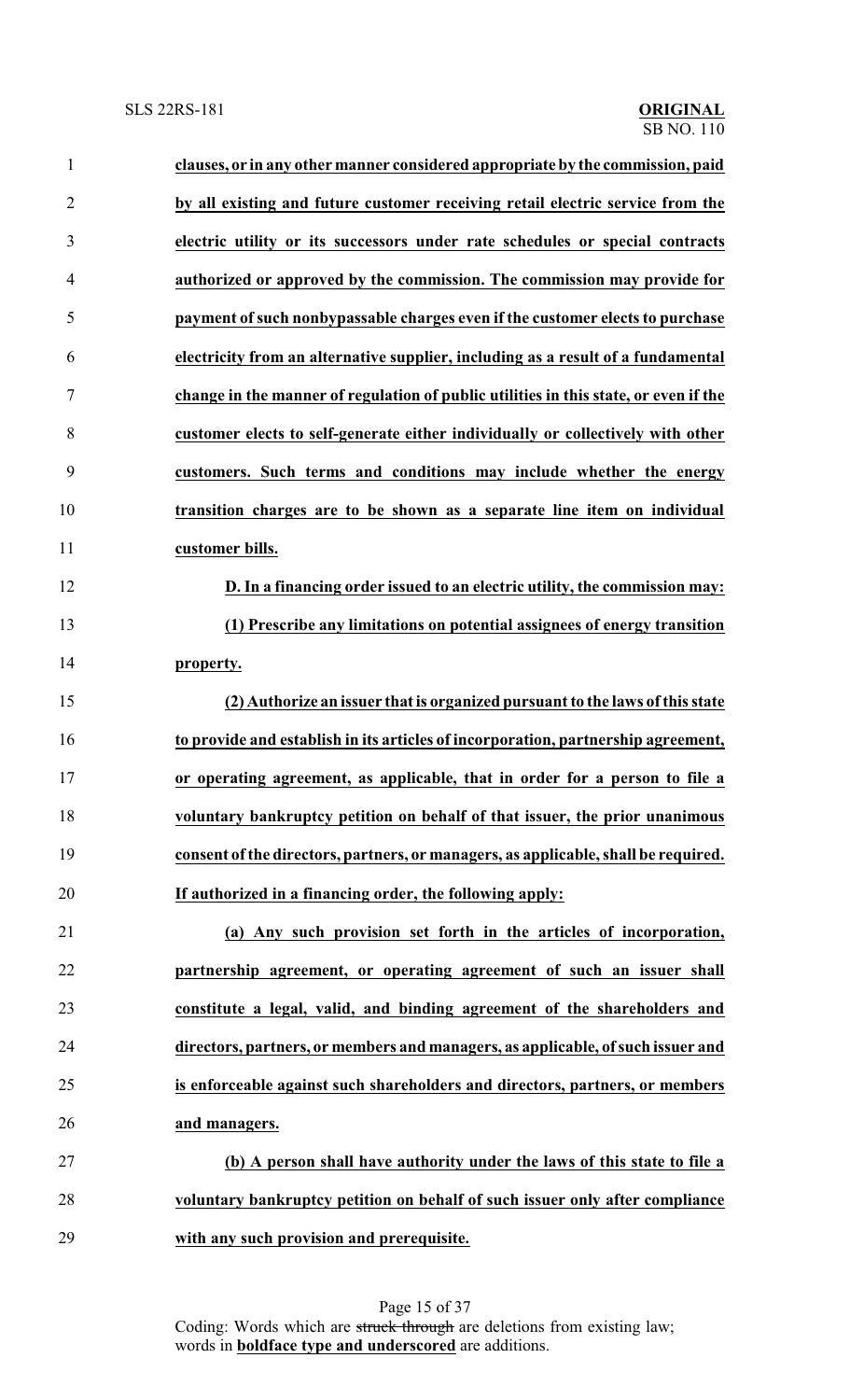| $\mathbf{1}$   | (3) Provide that the creation of the electric utility's energy transition           |
|----------------|-------------------------------------------------------------------------------------|
| $\overline{2}$ | property pursuant to Paragraph (C)(2) of this Section is conditioned upon, and      |
| 3              | shall be simultaneous with, the sale, assignment, or other transfer of the energy   |
| $\overline{4}$ | transition property to an issuer and the security interest created in the energy    |
| 5              | transition property to secure energy transition bonds and financing costs.          |
| 6              | (4) Additionally provide with respect to any matters pertaining to and              |
| 7              | within the commission's constitutional jurisdiction over electric utilities and     |
| 8              | plenary power to regulate electric utilities or such other jurisdiction as may be   |
| 9              | conferred on the commission by law.                                                 |
| 10             | E. After the issuance of a financing order, and within such time and                |
| 11             | subject to any other limitations set forth in the financing order, the electric     |
| 12             | utility retains discretion regarding whether to sell, assign, or otherwise transfer |
| 13             | energy transition property or to cause the energy transition bonds to be issued,    |
| 14             | including the right to defer or postpone such sale, assignment, transfer, or        |
| 15             | issuance, provided that nothing shall limit in any manner the commission's          |
| 16             | authority to review any such decision for rate-making purposes.                     |
| 17             | F. At the request of an electric utility or on the commission's own motion          |
| 18             | or the motion of any party affected by the financing order, the commission may      |
| 19             | commence a proceeding and issue a subsequent financing order that provides          |
| 20             | for the refinancing, retiring, or refunding of energy transition bonds issued       |
| 21             | pursuant to the original financing order if the commission finds that the           |
| 22             | subsequent financing order satisfies all of the criteria specified in Subsection B  |
| 23             | of this Section, or provides for an accounting, refunding, or crediting to          |
| 24             | customers of any excess collections of any true-up mechanism adopted by the         |
| 25             | commission consistent with Paragraph $(C)(4)$ of this Section. Effective on         |
| 26             | retirement of the refunded energy transition bonds and the issuance of new          |
| 27             | energy transition bonds, the commission may adjust the related energy               |
| 28             | transition charges accordingly or establish substitute energy transition charges.   |
| 29             | G. All financing orders by the commission shall be operative and in full            |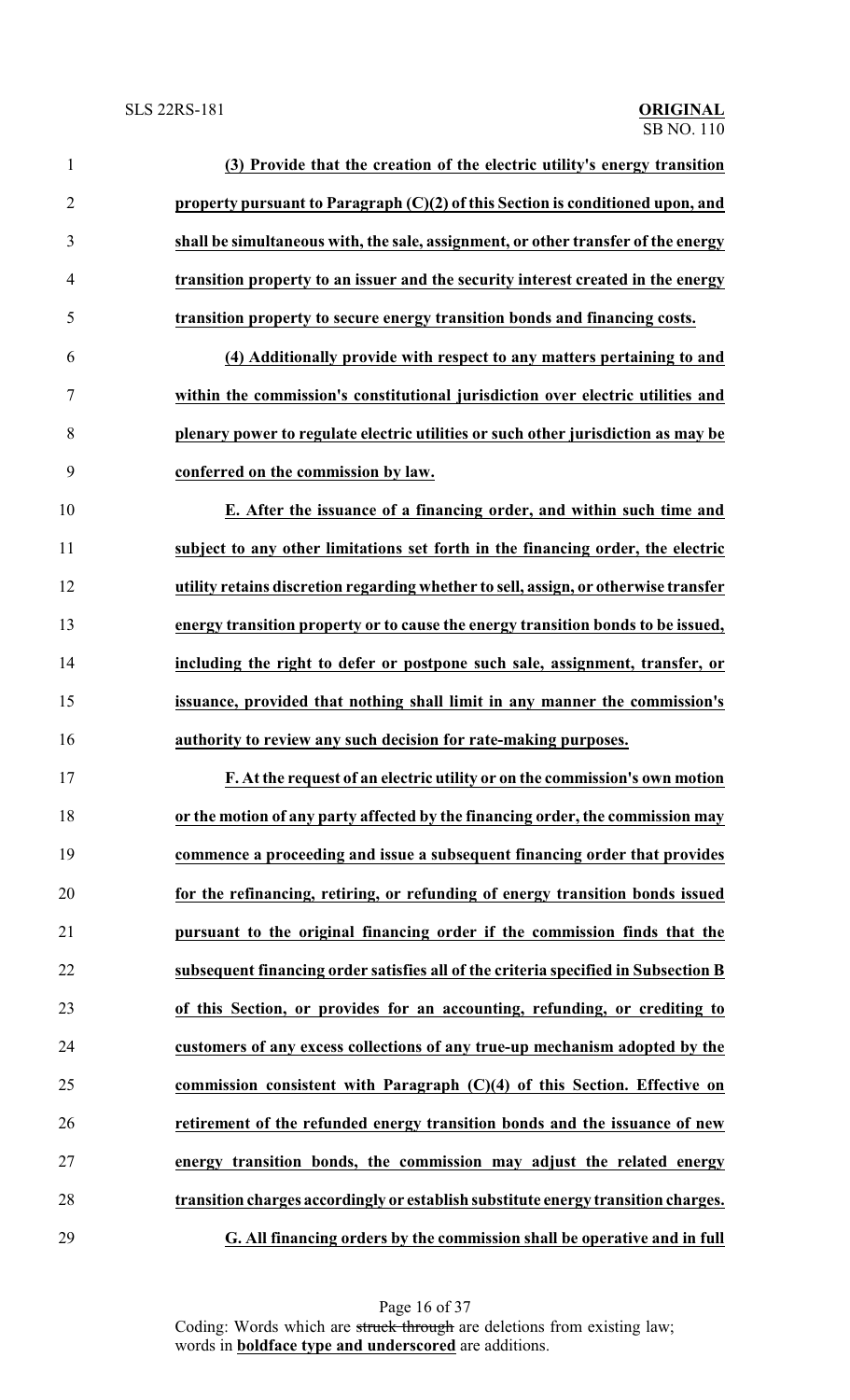**force and effect from the time fixed for them to become effective by the commission.**

 **H.(1) An aggrieved party or intervenor may as its sole remedy, within fifteen days after the financing order or a supplemental order made by the commission becomes effective, file in the district court of the domicile of the commission, a petition setting forth the particular cause of objection to the order. When a timely application for a rehearing has been made at the commission, the fifteen-day time period for such appeal shall not commence until the effective date of the commission order disposing of the rehearing application. Inasmuch as delay in the determination of the appeal of a financing order may delay the issuance of energy transition bonds, thereby diminishing savings to customers which might be achieved if such bonds were issued as contemplated by a financing order, all such cases shall be given precedence over all other civil cases in the court and shall be heard and determined as speedily as possible.**

 **(2) A right of direct appeal from any judgment of the district court shall be allowed to the Louisiana Supreme Court as provided in Article IV, Section 21 of the Constitution of Louisiana on the terms set out in this Paragraph. No appeal to the Louisiana Supreme Court shall be allowed unless the petition is filed within fifteen days from the date on which the judgment of the district court is entered and only if the party taking the appeal has the record certified to the Louisiana Supreme Court and such party's brief filed therein within twenty days from the date on which the judgment of the district court is entered. Review on appeal fromthe commission shall be in accordance with R.S. 45:1192 through 1195. §1274. Energy transition property**

 **A. All energy transition property that is specified in a financing order shall constitute an existing, present contract right constituting an individualized, separate incorporeal movable susceptible of ownership, sale,**

> Page 17 of 37 Coding: Words which are struck through are deletions from existing law; words in **boldface type and underscored** are additions.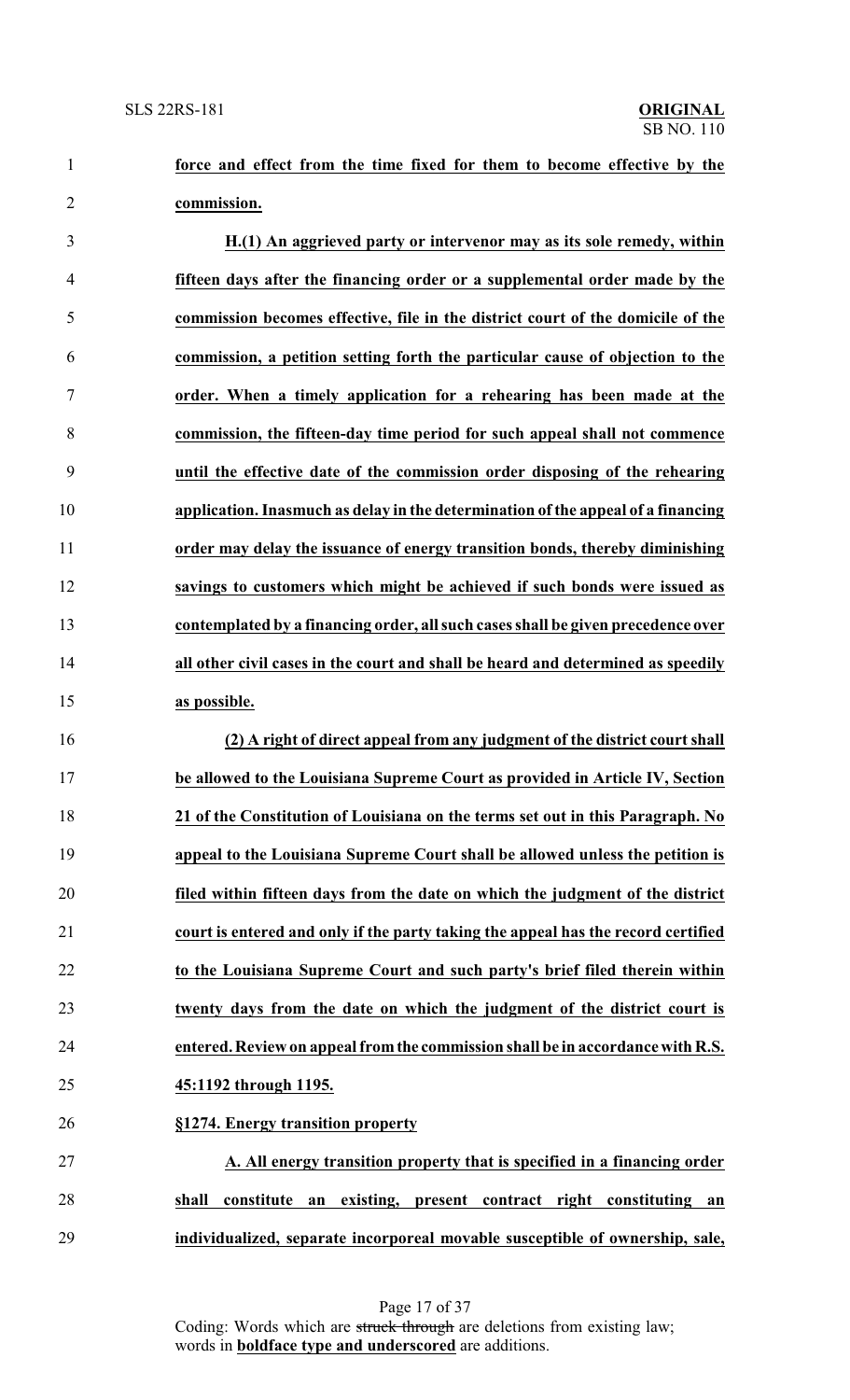| $\mathbf{1}$   | assignment, transfer, and security interest, including, without limitation, for      |
|----------------|--------------------------------------------------------------------------------------|
| $\overline{2}$ | purposes of contracts concerning the sale of property and security interests in      |
| 3              | property, notwithstanding that the value of the property and the imposition and      |
| 4              | collection of energy transition charges depends on future acts such as the           |
| 5              | electric utility to which the order is issued performing its servicing functions     |
| 6              | relating to the collection of energy transition charges and on future electricity    |
| 7              | consumption. Such property shall exist whether or not the revenues or proceeds       |
| 8              | arising from the property have been billed, have accrued, or have been               |
| 9              | collected, notwithstanding the fact that the value or amount of the property is      |
| 10             | or may be dependent on the future provision of service to customers by the           |
| 11             | electric utility or its successors and the future consumption by customers of        |
| 12             | electricity. Energy transition property created by a financing order shall be a      |
| 13             | vested contract right, and such financing order shall create a contractual           |
| 14             | obligation of irrevocability by the commission in favor of the electric utility and  |
| 15             | its assignees and financing parties.                                                 |
| 16             | B. Energy transition property specified in a financing order shall                   |
| 17             | continue to exist until the energy transition bonds issued pursuant to the           |
| 18             | financing order are paid in full and all financing costs of the bonds have been      |
| 19             | recovered in full.                                                                   |
| 20             | C. All or any portion of energy transition property specified in a                   |
| 21             | financing order issued to an electric utility may be sold, assigned, or transferred  |
| 22             | to an assignee, including an issuer that is an affiliate of the electric utility and |
| 23             | that is created for the limited purpose of acquiring, owning, or administering       |
| 24             | energy transition property or issuing energy transition bonds under the              |
| 25             | financing order. All or any portion of energy transition property may be             |
| 26             | encumbered by a security interest to secure energy transition bonds issued           |
| 27             | pursuant to the order and other financing costs. Each such sale, assignment,         |
| 28             | transfer, or security interest granted by an electric utility or assignee shall be   |
| 29             | considered to be a transaction in the ordinary course of business.                   |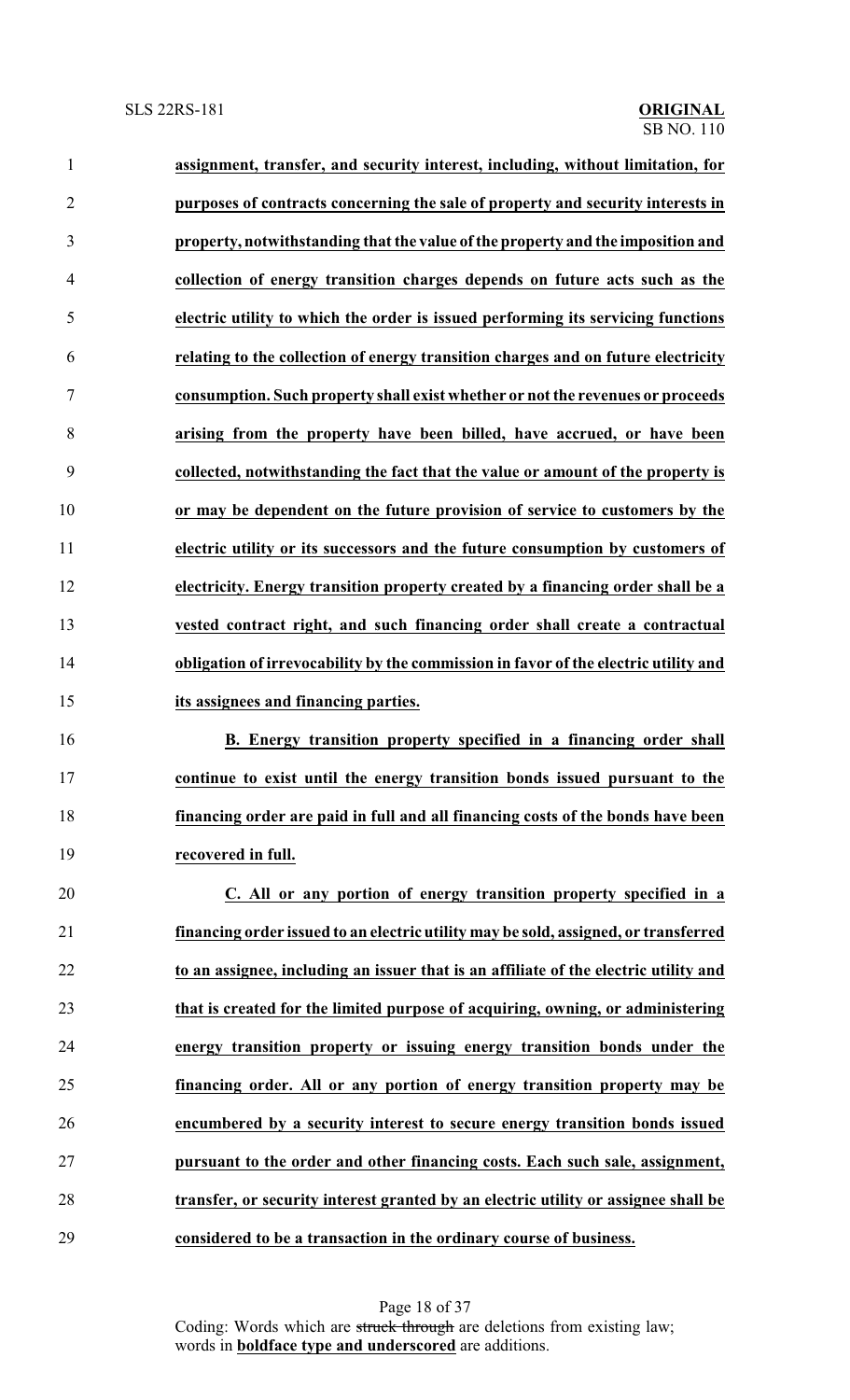| $\mathbf{1}$   | D. The description of energy transition property being sold, assigned, or            |
|----------------|--------------------------------------------------------------------------------------|
| $\overline{2}$ | transferred to an assignee in any sale agreement, purchase agreement, or other       |
| 3              | transfer agreement, being encumbered to a secured party in any security              |
| $\overline{4}$ | agreement, or indicated in any financing statement shall be sufficient only if       |
| 5              | such description or indication refers to the specific financing order that created   |
| 6              | the energy transition property and states that such agreement or financing           |
| 7              | statement covers all or part of such energy transition property described in such    |
| 8              | financing order. A description of investment property in a financing statement       |
| 9              | shall be sufficient if it refers to the financing order creating the energy          |
| 10             | transition property. This Subsection applies to all purported sales, assignments,    |
| 11             | or transfers of, and all purported liens or security interests in, energy transition |
| 12             | property, regardless of whether the related sale agreement, purchase                 |
| 13             | agreement, other transfer agreement, security agreement, pledge agreement, or        |
| 14             | other security document or judgment was entered into, or any financing               |
| 15             | statement was filed, before or after the effective date of this Part.                |
| 16             | E.(1) Energy transition property shall be an individualized, separate                |
| 17             | incorporeal movable susceptible of ownership, sale, assignment, transfer, and        |
| 18             | security interest encumbrance, notwithstanding any of the following:                 |
| 19             | (a) That the energy transition charges may be authorized by the                      |
| 20             | commission and included as part of the electric utility's base rates or fuel         |
| 21             | adjustment clause and are not shown as a separate line item on individual            |
| 22             | electric bills.                                                                      |
| 23             | (b) That notice is not given to customers that the energy transition                 |
| 24             | property has been transferred to an assignee and that such assignee is the owner     |
| 25             | of the rights to the energy transition charges.                                      |
| 26             | (c) That notice is not given to customers that the electric utility or               |
| 27             | another entity, if applicable, is acting as a collection agent or servicer or in a   |
| 28             | similar capacity for an assignee.                                                    |
| 29             | (d) That funds arising from the collection of energy transition property             |

Page 19 of 37 Coding: Words which are struck through are deletions from existing law; words in **boldface type and underscored** are additions.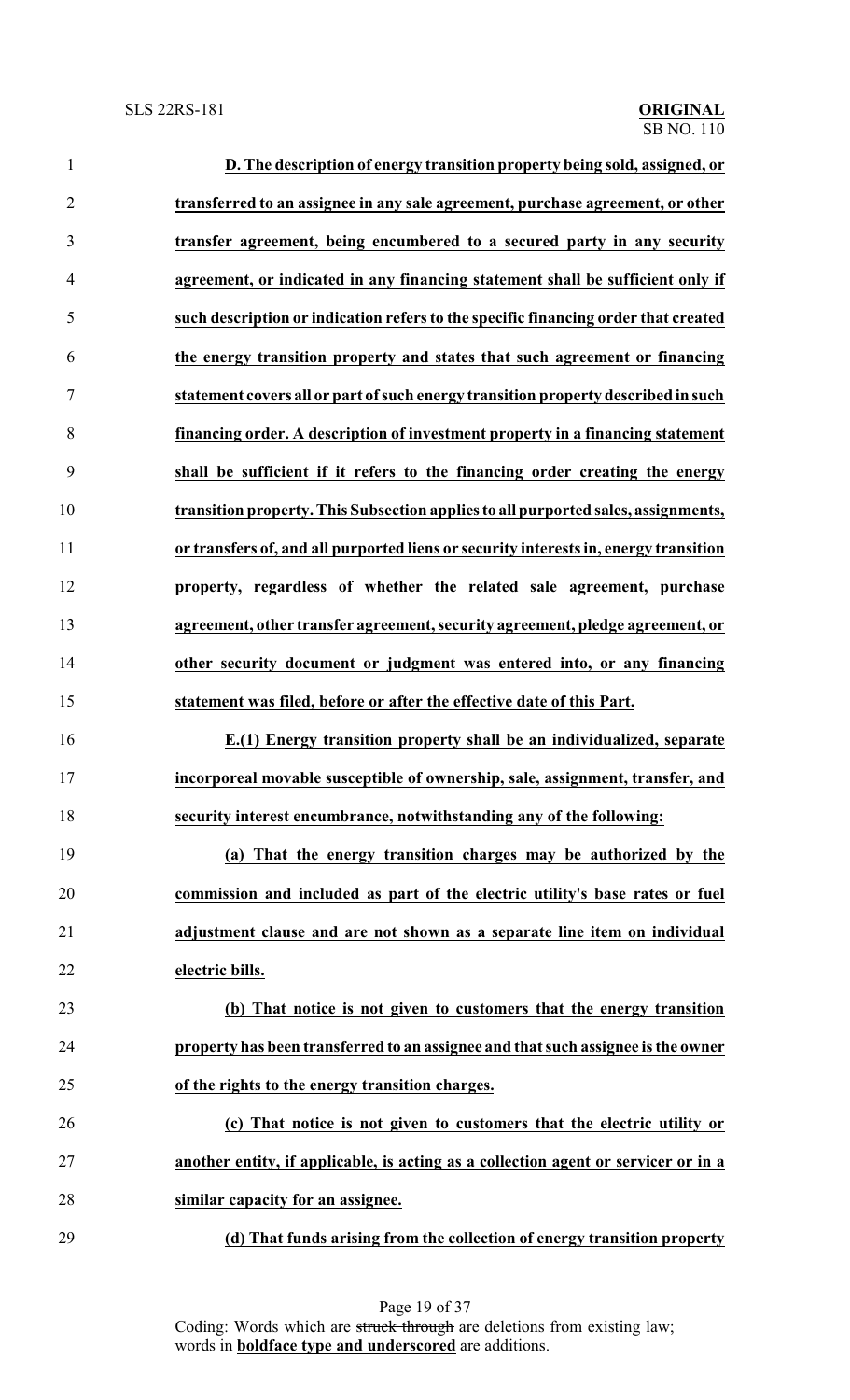| $\mathbf{1}$   | by the electric utility as collection agent are commingled with other monies of      |
|----------------|--------------------------------------------------------------------------------------|
| $\overline{2}$ | the electric utility prior to the electric utility's transfer as collection agent of |
| 3              | such funds to the assignee or financing party.                                       |
| $\overline{4}$ | (e) That the energy transition charges are subject to a true-up                      |
| 5              | mechanism authorized by the commission pursuant to R.S. $45:1273(C)(4)$ .            |
| 6              | (2) A description of energy transition property, and a sale, assignment,             |
| 7              | or transfer or grant of security interest, shall not be denied legal effect,         |
| 8              | enforceability, perfection, or priority due to the factors provided for in           |
| 9              | Paragraph (1) of this Subsection applying in whole or in part to such energy         |
| 10             | transition property.                                                                 |
| 11             | F. If an electric utility defaults on any required payment of charges                |
| 12             | arising from energy transition property specified in a financing order, the          |
| 13             | district court of the domicile of the commission, upon application by an             |
| 14             | interested party, and without limiting any other remedies available to the           |
| 15             | applying party, shall order the sequestration and payment of the revenues            |
| 16             | arising from the energy transition property to the financing parties or their        |
| 17             | representatives. Any such order shall remain in full force and effect,               |
| 18             | notwithstanding any reorganization, bankruptcy, or other insolvency                  |
| 19             | proceedings with respect to the electric utility or its successors or the assignees. |
| 20             | G. To the extent provided in a financing order, the interest of an assignee          |
| 21             | or secured party in energy transition property specified in a financing order        |
| 22             | shall not be subject to setoff, counterclaim, surcharge, or defense by the electric  |
| 23             | utility or by any customer of the electric utility or other person, or in connection |
| 24             | with the reorganization, bankruptcy, or other insolvency of the electric utility     |
| 25             | or any other person.                                                                 |
| 26             | H. To the extent provided in a financing order, any successors to an                 |
| 27             | electric utility, whether pursuant to any reorganization, bankruptcy, or other       |
| 28             | insolvency proceeding, or whether pursuant to any merger or acquisition, sale,       |
| 29             | or other business combination, or transfer by operation of law, as a result of       |

Page 20 of 37 Coding: Words which are struck through are deletions from existing law; words in **boldface type and underscored** are additions.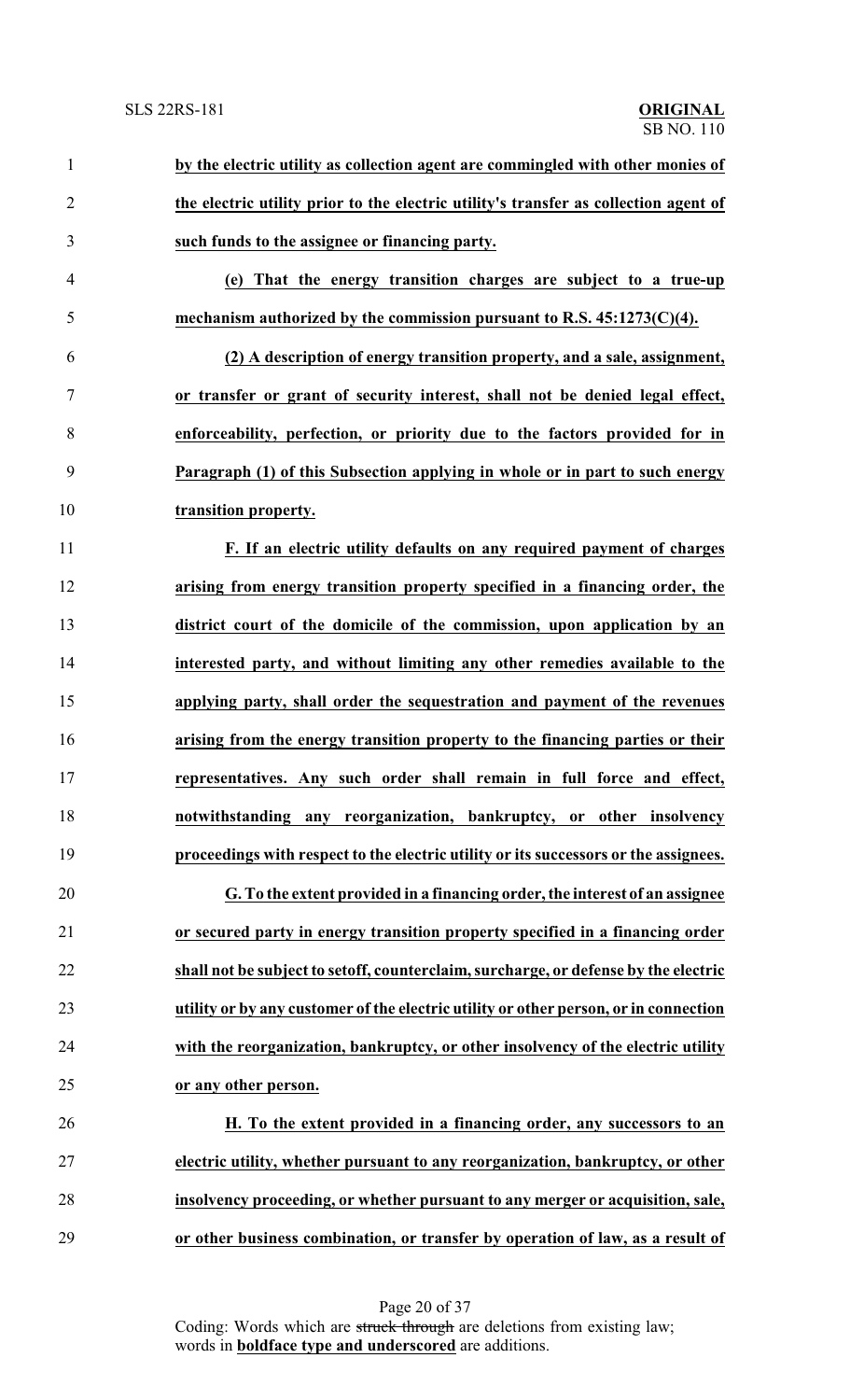| $\mathbf{1}$   | electric utility restructuring or otherwise, shall perform and satisfy all              |
|----------------|-----------------------------------------------------------------------------------------|
| $\overline{2}$ | obligations of, and have the same rights under a financing order as, the electric       |
| 3              | utility under the financing order in the same manner and to the same extent as          |
| 4              | the electric utility, including collecting and paying to the persons entitled to        |
| 5              | receive them, the revenues, collections, payments, or proceeds of the energy            |
| 6              | transition property. Nothing in this Section shall be intended to limit or impair       |
| 7              | any authority of the commission concerning the transfer or succession of                |
| 8              | interests of electric utilities.                                                        |
| 9              | §1275. Sale                                                                             |
| 10             | The sale, assignment, or other transfer of energy transition property                   |
| 11             | shall be governed by this Section. All of the following apply to a sale,                |
| 12             | assignment, or other transfer:                                                          |
| 13             | (1) The sale, assignment, or other transfer of energy transition property               |
| 14             | by an electric utility to an assignee that the parties have in the governing            |
| 15             | contract expressly stated to be a sale shall be an absolute transfer and true sale      |
| 16             | of, and not a security interest in, the transferor's right, title, and interest in, to, |
| 17             | and under the energy transition property, other than for federal and state              |
| 18             | income tax and state franchise tax purposes. For all purposes other than federal        |
| 19             | and state income tax and state franchise tax purposes, the parties'                     |
| 20             | characterization of a transaction as a sale of an interest in energy transition         |
| 21             | property shall be conclusive that the transaction is a true sale and that               |
| 22             | ownership has passed to the party characterized as the purchaser, regardless            |
| 23             | of whether the purchaser has possession of any documents evidencing or                  |
| 24             | pertaining to the interest. After such a transaction, the energy transition             |
| 25             | property shall not be subject to any claims of the transferor or the transferor's       |
| 26             | creditors, other than creditors holding a prior security interest in the energy         |
| 27             | transition property perfected under R.S. 45:1276.                                       |
| 28             | (2) The characterization of the sale, assignment, or other transfer as a                |
| 29             | true sale or other absolute transfer pursuant to Paragraph (1) of this Section          |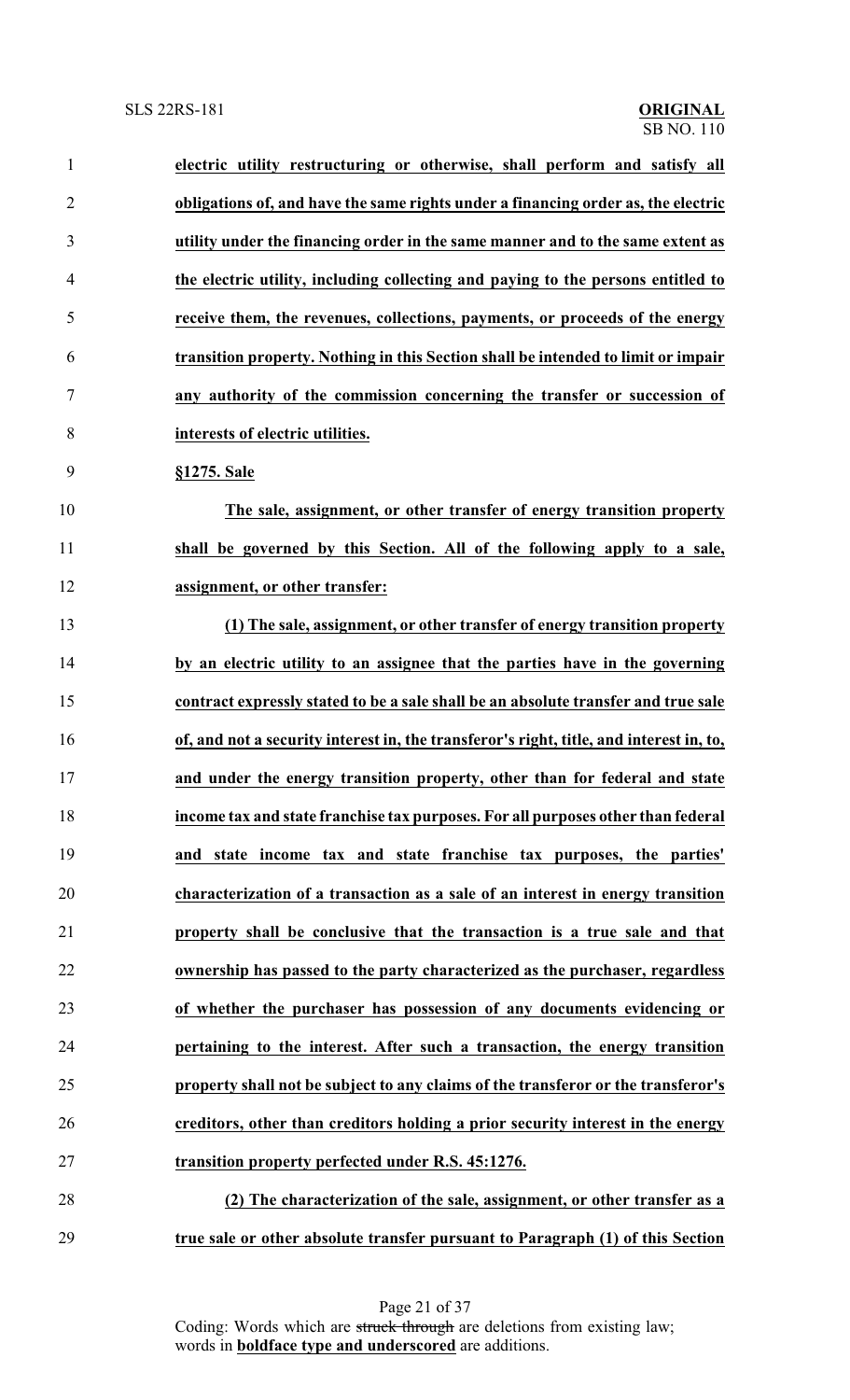| $\mathbf{1}$   | and the corresponding characterization of the assignee's property interest shall    |
|----------------|-------------------------------------------------------------------------------------|
| $\overline{2}$ | be determinative and conclusive irrespective of, and shall not be affected or       |
| 3              | impaired by, the existence of any of the following circumstances:                   |
| 4              | (a) Commingling of funds arising with respect to the energy transition              |
| 5              | property with other monies of the electric utility prior to the electric utility's  |
| 6              | transfer as collection agent of such funds to the assignee or financing party.      |
| 7              | (b) The retention by the transferor of a partial or residual interest,              |
| 8              | including an equity interest or entitlement to any surplus, in the energy           |
| 9              | transition property, whether direct or indirect, or whether subordinate or          |
| 10             | otherwise.                                                                          |
| 11             | (c) Any recourse that the assignee may have against the transferor,                 |
| 12             | except that any such recourse shall not be created, contingent upon, or             |
| 13             | otherwise occurring or resulting from the inability or failure of one or more of    |
| 14             | the transferor's customers to timely pay all or a portion of the energy transition  |
| 15             | charge.                                                                             |
| 16             | (d) Any indemnifications, obligations, or repurchase rights made or                 |
| 17             | provided by the transferor, except that such indemnity or repurchase rights         |
| 18             | shall not be based solely upon the inability or failure of a transferor's customers |
| 19             | to timely pay all or a portion of the energy transition charge.                     |
| 20             | (e) The transferor acting as the collector of the energy transition charges         |
| 21             | or the existence of any contract described in R.S. $45:1273(C)(9)$ .                |
| 22             | (f) The contrary or other treatment of the sale, assignment, or other               |
| 23             | transfer for tax, financial reporting, or other purposes.                           |
| 24             | (g) The granting or providing to holders of the energy transition bonds             |
| 25             | of a preferred right to the energy transition property, or credit enhancement by    |
| 26             | the electric utility or its affiliates with respect to the energy transition bonds. |
| 27             | (h) The status of the issuer as a direct or indirect wholly owned                   |
| 28             | subsidiary or other affiliate of the electric utility. The separate juridical       |
| 29             | personality of any issuer that is an assignee of energy transition property shall   |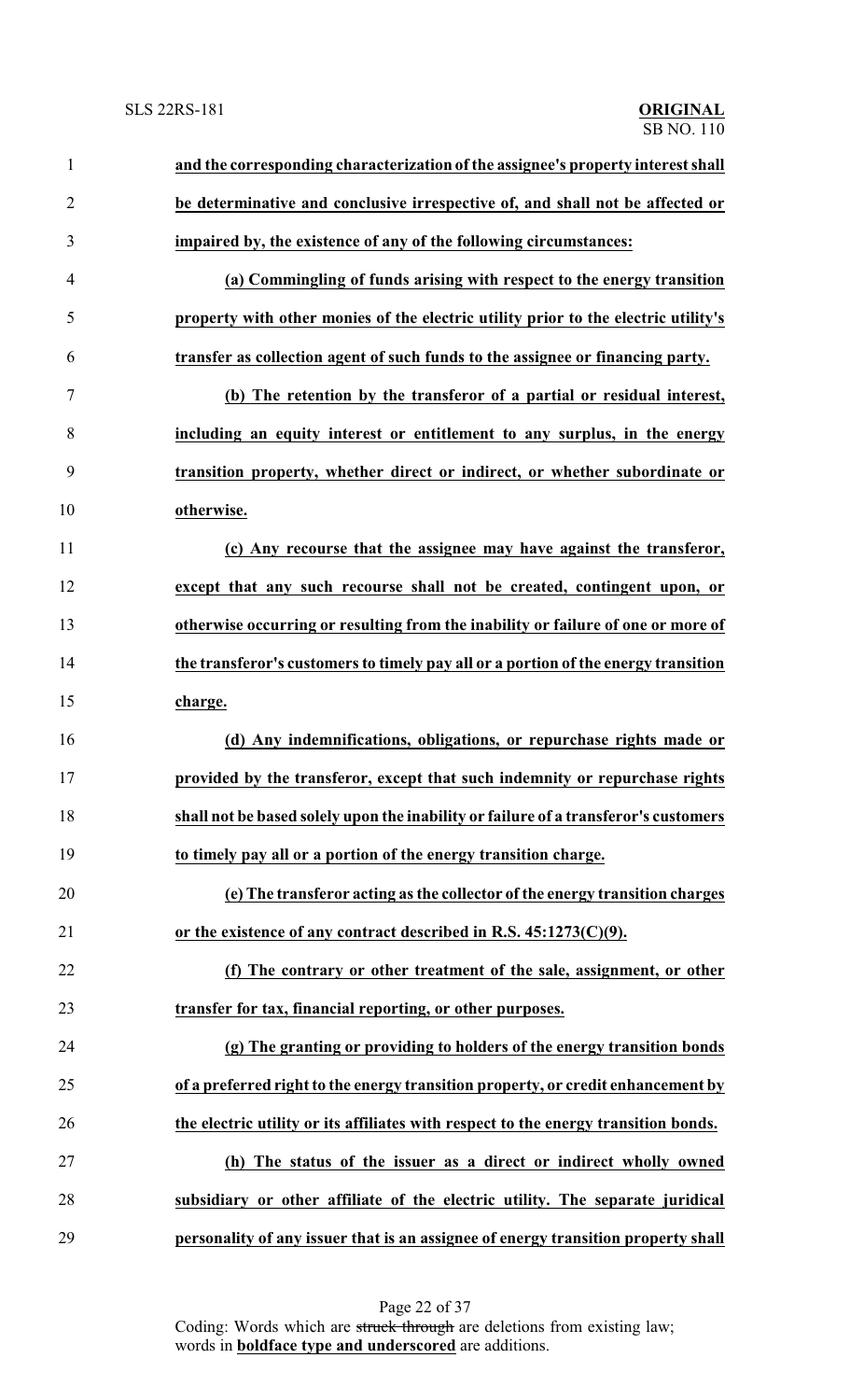| $\mathbf{1}$   | not be disregarded due to the fact that the issuer and the electric utility share    |
|----------------|--------------------------------------------------------------------------------------|
| $\overline{2}$ | any one or more incidents of control, including common managers, officers,           |
| 3              | directors, members, accounting or administrative systems, consolidated tax           |
| 4              | returns, or office space, that the issuer may be a disregarded entity for tax        |
| 5              | purposes, that the utility caused the formation of the issuer, that a contract by    |
| 6              | the utility and the issuer described in R.S. $45:1273(C)(9)$ exists, that the issuer |
| $\tau$         | has no other business other than pertaining to the energy transition property,       |
| 8              | that the capitalization of the issuer is limited to amounts required for             |
| 9              | compliance with certain applicable federal income tax laws and revenue               |
| 10             | procedures, or that other factors used in applying a single business enterprise      |
| 11             | test to juridical persons are present.                                               |
| 12             | (i) The matters described in R.S. $45:1274(E)$ .                                     |
| 13             | (j) Any other term of the contract under Paragraph (1) of this Section.              |
| 14             | (3) Any right that an electric utility has in the energy transition property         |
| 15             | prior to its sale, assignment, or transfer shall be incorporeal movable property     |
| 16             | in the form of a present vested contract right, notwithstanding any contrary         |
| 17             | treatment for accounting or tax purposes. The ownership of an interest in            |
| 18             | energy transition property is voluntarily transferred by a contract between the      |
| 19             | owner and the assignee that purports to transfer the ownership of that interest.     |
| 20             | Unless otherwise provided, the transfer of ownership takes place as between the      |
| 21             | parties as soon as there is written agreement on the interest, the purchase price    |
| 22             | is fixed, and the financing order has been issued. Such transfer is perfected and    |
| 23             | takes effect against all third parties including without limitation subsequent lien  |
| 24             | creditors when the transfer has become effective between the parties and when        |
| 25             | a financing statement giving notice of the sale, assignment, or transfer is filed    |
| 26             | in accordance with Paragraph (4) of this Section. Delivery of such an interest       |
| 27             | in energy transition property takes place by operation of law upon the transfer      |
| 28             | becoming effective against third parties.                                            |
|                |                                                                                      |

**(4) Financing statements required to be filed pursuant to this Section**

Page 23 of 37 Coding: Words which are struck through are deletions from existing law; words in **boldface type and underscored** are additions.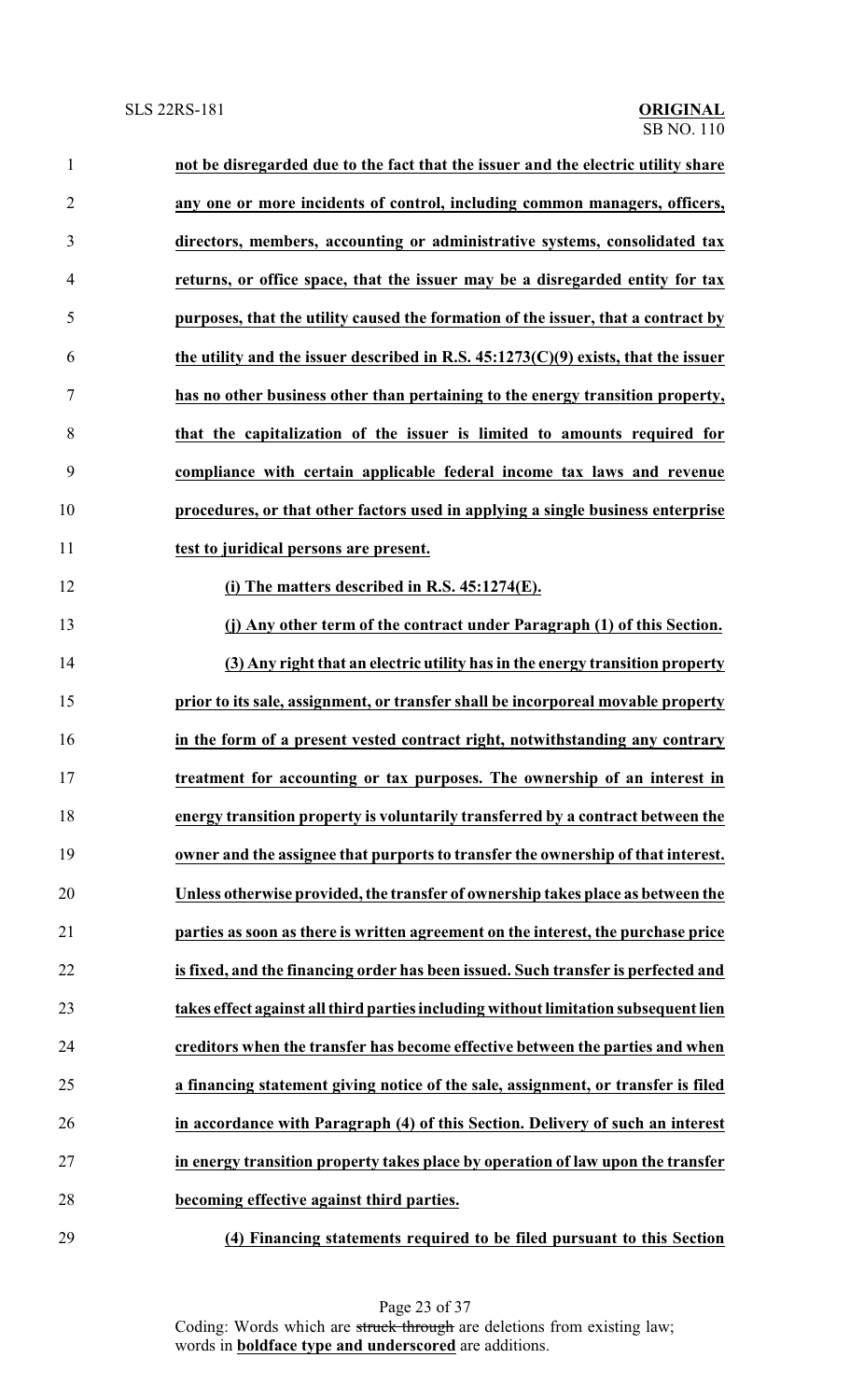| $\mathbf{1}$   | shall be filed, indexed, maintained, amended, assigned, continued, and            |
|----------------|-----------------------------------------------------------------------------------|
| $\overline{2}$ | terminated in the same manner and in the same system of records maintained        |
| 3              | for the filing of financing statements under the Uniform Commercial               |
| 4              | Code-Secured Transactions. The filing of such a financing statement shall be the  |
| 5              | only method of perfecting a sale, assignment, or transfer of energy transition    |
| 6              | property. The sale, assignment, or transfer of an interest in energy transition   |
| 7              | property perfected by filing a financing statement shall be effective against the |
| 8              | customers owing payment of the energy transition charges, creditors of the        |
| 9              | transferor, subsequent transferees, and all other third persons, notwithstanding  |
| 10             | the absence of actual knowledge of or notice to the customers of the sale,        |
| 11             | assignment, or transfer.                                                          |
| 12             | (5) The priority of the conflicting ownership interests of assignees in the       |
| 13             | same interest or rights in any energy transition property is determined as        |
| 14             | follows:                                                                          |
| 15             | (a) Conflicting perfected interests or rights of assignees rank according         |
| 16             | to priority in time of perfection.                                                |
| 17             | (b) A perfected interest or right of an assignee has priority over a              |
| 18             | conflicting unperfected interest or right of an assignee.                         |
| 19             | (c) A perfected interest or right of an assignee shall have priority over         |
| 20             | a person who becomes a lien creditor after the perfection of such assignee's      |
| 21             | interest or right.                                                                |
| 22             | (6) The priority of a sale, assignment, or transfer perfected pursuant to         |
| 23             | this Section shall not be impaired by any later modification of the financing     |
| 24             | order or energy transition property or by the commingling of funds arising        |
| 25             | from energy transition property with other funds. Any other security interest     |
| 26             | that may apply to those funds, other than a security interest perfected under     |
| 27             | R.S. 45:1276, shall be terminated when those funds are transferred to a           |
| 28             | segregated account for the assignee or a financing party. If energy transition    |
| 29             | property has been transferred to an assignee or financing party, the utility or   |

Page 24 of 37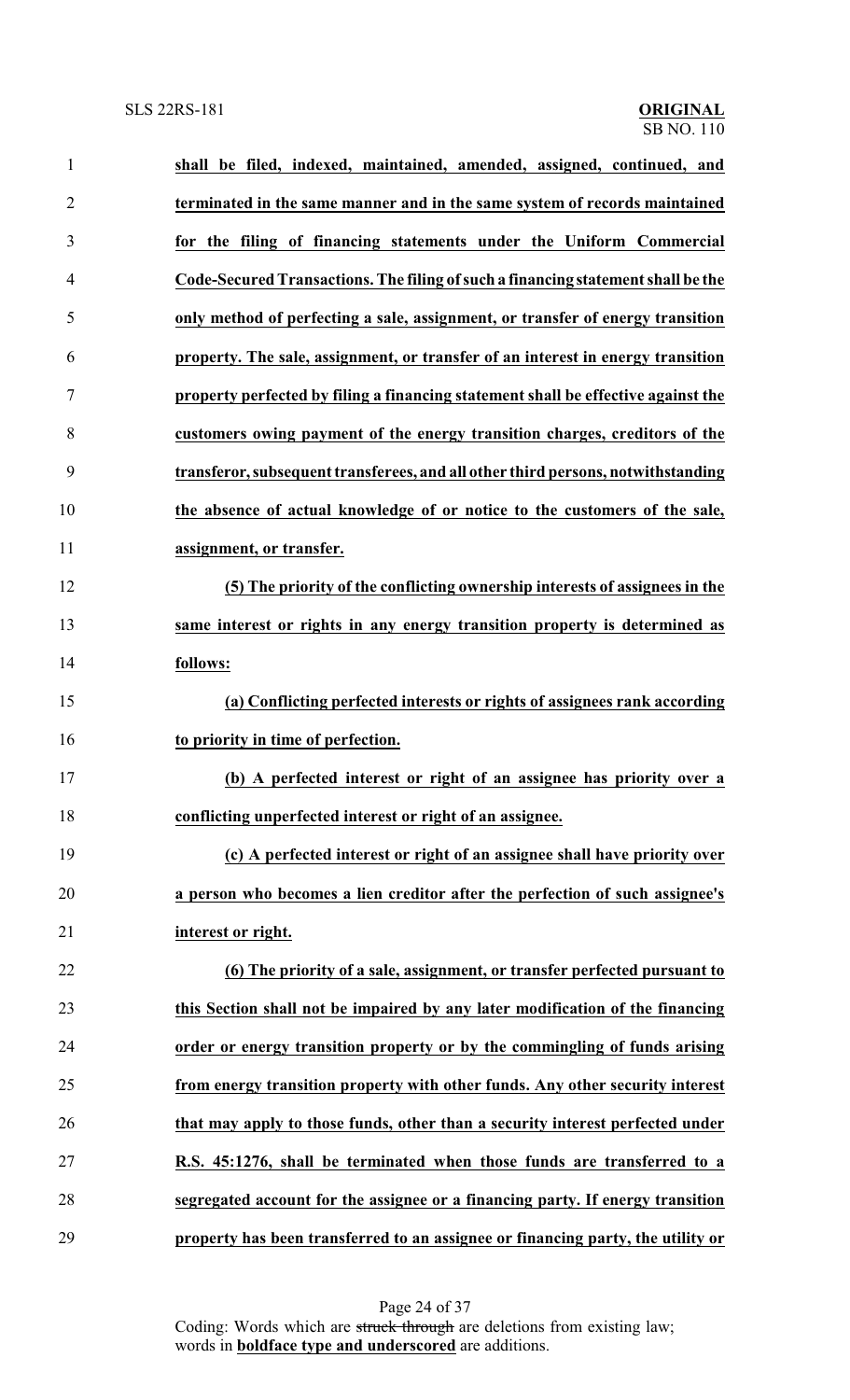| $\mathbf{1}$   | other person serving as collection agent under any contract described in R.S.         |
|----------------|---------------------------------------------------------------------------------------|
| $\overline{2}$ | $45:1273(C)(9)$ shall hold any proceeds of that property as a mandatary and           |
| 3              | fiduciary and deliver such proceeds to the assignee or financing party.               |
| $\overline{4}$ | (7) No customer of an electric utility owing payment of an energy                     |
| 5              | transition charge may, by agreement with the electric utility or otherwise,           |
| 6              | prohibit, restrict, or require the consent of such customer to the sale,              |
| $\tau$         | assignment, or transfer of or security interest in the energy transition charge.      |
| 8              | §1276. Security interests                                                             |
| 9              | A. The Uniform Commercial Code-Secured Transactions shall not apply                   |
| 10             | to energy transition property or any right, title, or interest of a utility or        |
| 11             | assignee, whether before or after the issuance of the financing order, except to      |
| 12             | the extent specified in R. S. 45:1277(A). In addition, such right, title, or interest |
| 13             | pertaining to a financing order, including but not limited to the associated          |
| 14             | energy transition property including any revenues, collections, claims, rights to     |
| 15             | payment, payments, money, or proceeds of or arising from energy transition            |
| 16             | charges pursuant to such order, shall not be treated as proceeds of any right or      |
| 17             | interest other than of the financing order and the energy transition property         |
| 18             | arising from the financing order. All revenues and collections resulting from         |
| 19             | energy transition property shall constitute proceeds only of the energy               |
| 20             | transition property arising from the financing order.                                 |
| 21             | B. Except to the extent provided in this Part with respect to filings of              |
| 22             | financing statements or control of deposit accounts or investment property as         |
| 23             | original collateral, the creation, attachment, granting, perfection, and priority     |
| 24             | of security interests in energy transition property to secure energy transition       |
| 25             | bonds and financing costs shall be governed solely by this Part and not by the        |
| 26             | <b>Uniform Commercial Code-Secured Transactions. Energy transition property</b>       |
| 27             | shall not be susceptible of pledge under Title XX-A of Book III of the Civil          |
| 28             | Code.                                                                                 |
| 29             | C.(1) Except as provided in Paragraph (2) of this Subsection, a security              |

Page 25 of 37 Coding: Words which are struck through are deletions from existing law; words in **boldface type and underscored** are additions.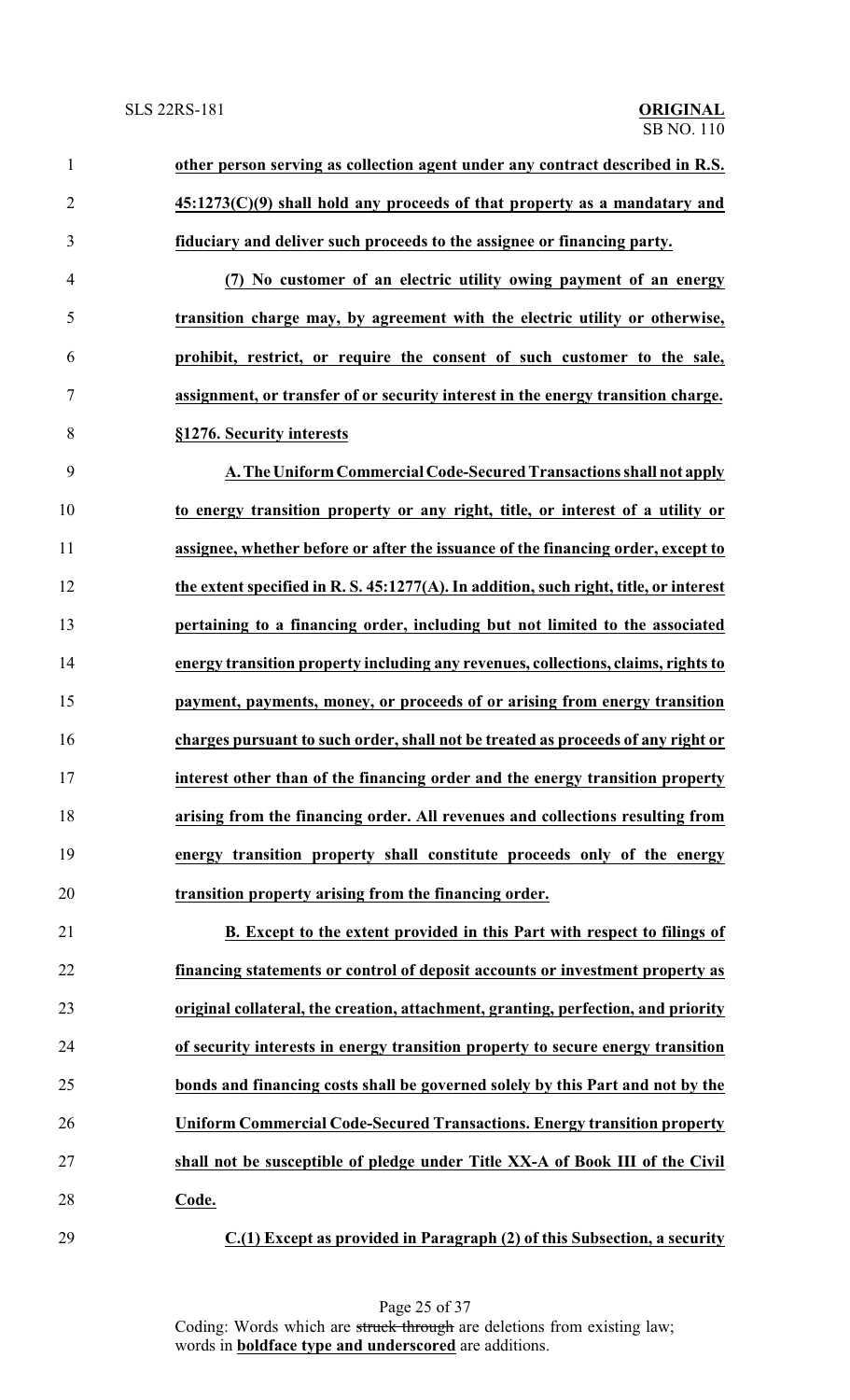| $\mathbf{1}$   | interest in energy transition property shall be valid and enforceable against the  |
|----------------|------------------------------------------------------------------------------------|
| $\overline{2}$ | electric utility and its successors, any assignee, and any third parties and       |
| 3              | attaches to energy transition property only after all of the following conditions  |
| 4              | are met:                                                                           |
| 5              | (a) The issuance of a financing order.                                             |
| 6              | (b) The execution and delivery of a security agreement with a financing            |
| 7              | party in connection with the issuance of energy transition bonds.                  |
| 8              | (c) The receipt of value for the energy transition bonds.                          |
| 9              | (2) A security interest attaches to energy transition property when all of         |
| 10             | the conditions of Paragraph (1) of this Subsection have been met, unless the       |
| 11             | security agreement expressly postpones the time of attachment.                     |
| 12             | D. A security interest in energy transition property shall be perfected            |
| 13             | only if it has attached and a financing statement indicating the energy transition |
| 14             | property collateral covered has been filed. A financing statement shall be filed   |
| 15             | to perfect all security interests and liens in energy transition property. A       |
| 16             | security interest in energy transition property shall be perfected when it has     |
| 17             | attached and when the applicable financing statement has been filed. The           |
| 18             | interest of a secured party shall not be perfected unless a financing statement    |
| 19             | sufficient pursuant to this Part and otherwise in accordance with the Uniform      |
| 20             | Commercial Code-Secured Transactions is filed, and after perfection, the           |
| 21             | secured party's interest continues in the energy transition property and all       |
| 22             | proceeds of such energy transition property, whether or not billed, accrued, or    |
| 23             | collected, and whether or not deposited into a deposit account and however         |
| 24             | evidenced. A security interest in proceeds of energy transition property shall be  |
| 25             | a perfected security interest if the security interest in the energy transition    |
| 26             | property was perfected pursuant to this Part. Financing statements required to     |
| 27             | be filed pursuant to this Section shall be filed, indexed, maintained, amended,    |
| 28             | assigned, continued, and terminated in the same manner and in the same system      |
| 29             | of records maintained for the filing of financing statements pursuant to the       |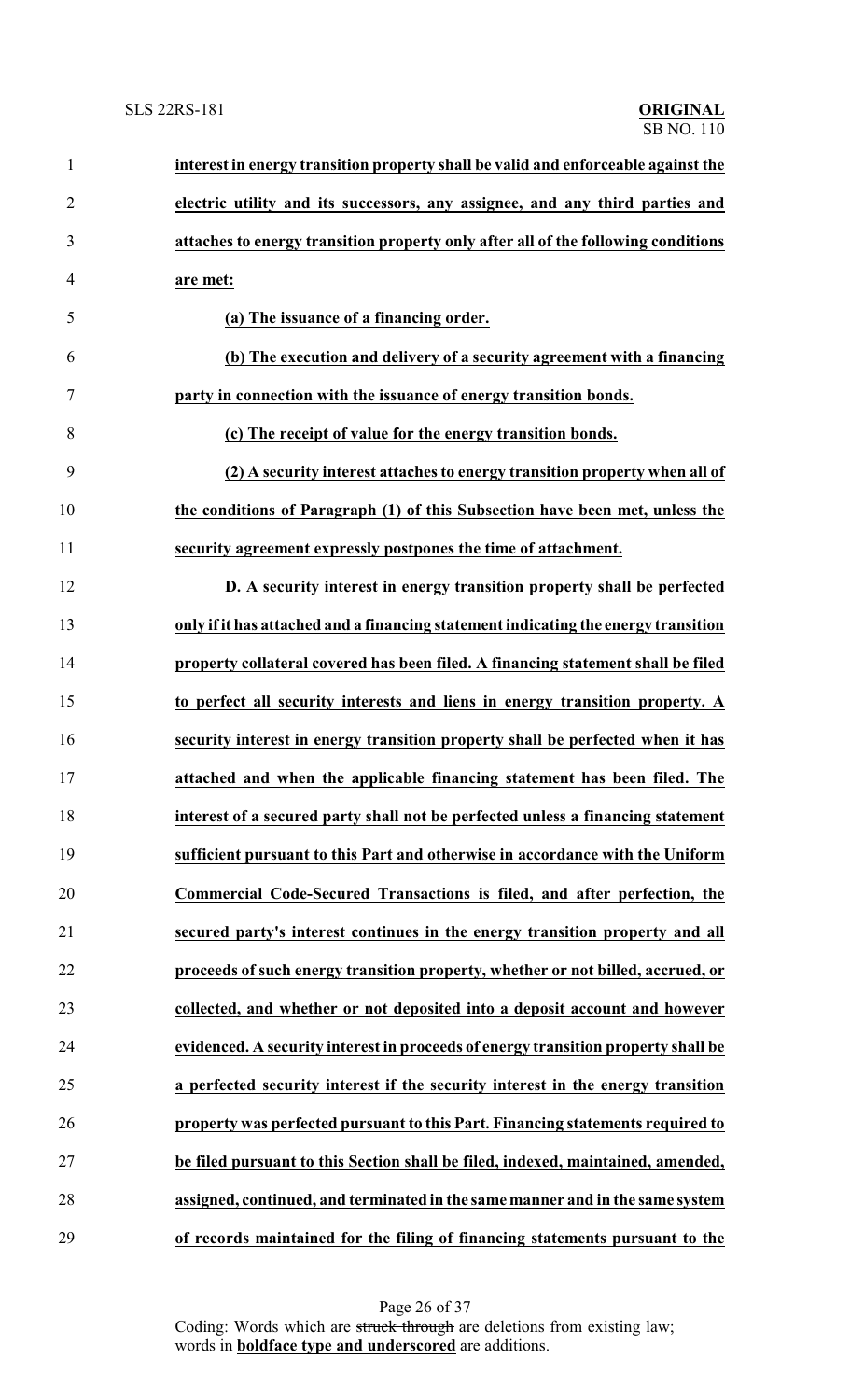| $\mathbf{1}$   | Uniform Commercial Code-Secured Transactions. The filing of the financing               |
|----------------|-----------------------------------------------------------------------------------------|
| $\overline{2}$ | statement shall be the only method of perfecting a lien or security interest on         |
| 3              | energy transition property. The financing statement shall be filed as if the            |
| $\overline{4}$ | debtor named therein were located in this state.                                        |
| 5              | E. The priority of the conflicting security interests of secured parties in             |
| 6              | the same interest or rights in any energy transition property shall be                  |
| 7              | determined as follows:                                                                  |
| 8              | (1) Conflicting perfected security interests of secured parties rank                    |
| 9              | according to priority in time of perfection.                                            |
| 10             | (2) A perfected security interest of a secured party shall have priority                |
| 11             | over a conflicting unperfected security interest of a secured party.                    |
| 12             | (3) A perfected security interest of a secured party shall have priority                |
| 13             | over a person who becomes a lien creditor after the perfection of such secured          |
| 14             | party's security interest.                                                              |
| 15             | F. A perfected security interest in energy transition property and all                  |
| 16             | proceeds of such energy transition property, whether or not billed, accrued, or         |
| 17             | collected, and whether or not deposited into a deposit account and however              |
| 18             | evidenced, shall have priority over a conflicting lien or privilege of any nature       |
| 19             | in the same collateral property, except a security interest shall be subordinate        |
| 20             | to the rights of a person that becomes a lien creditor before the perfection of         |
| 21             | such security interest. A security interest in energy transition property which         |
| 22             | qualifies for priority over a conflicting security interest, lien, or privilege also    |
| 23             | has priority over the conflicting security interest, lien, or privilege in proceeds     |
| 24             | of the investment recovery property. The relative priority of a perfected               |
| 25             | security interest of a secured party shall not be adversely affected by any             |
| 26             | security interest, lien, or privilege in a deposit account of the electric utility that |
| 27             | is a collector as described in R.S. $45:1273(C)(9)$ and into which the revenues are     |
| 28             | deposited. The priority of a security interest perfected pursuant to this Section       |
| 29             | shall not be defeated or impaired by any later modification of the financing            |

Page 27 of 37 Coding: Words which are struck through are deletions from existing law; words in **boldface type and underscored** are additions.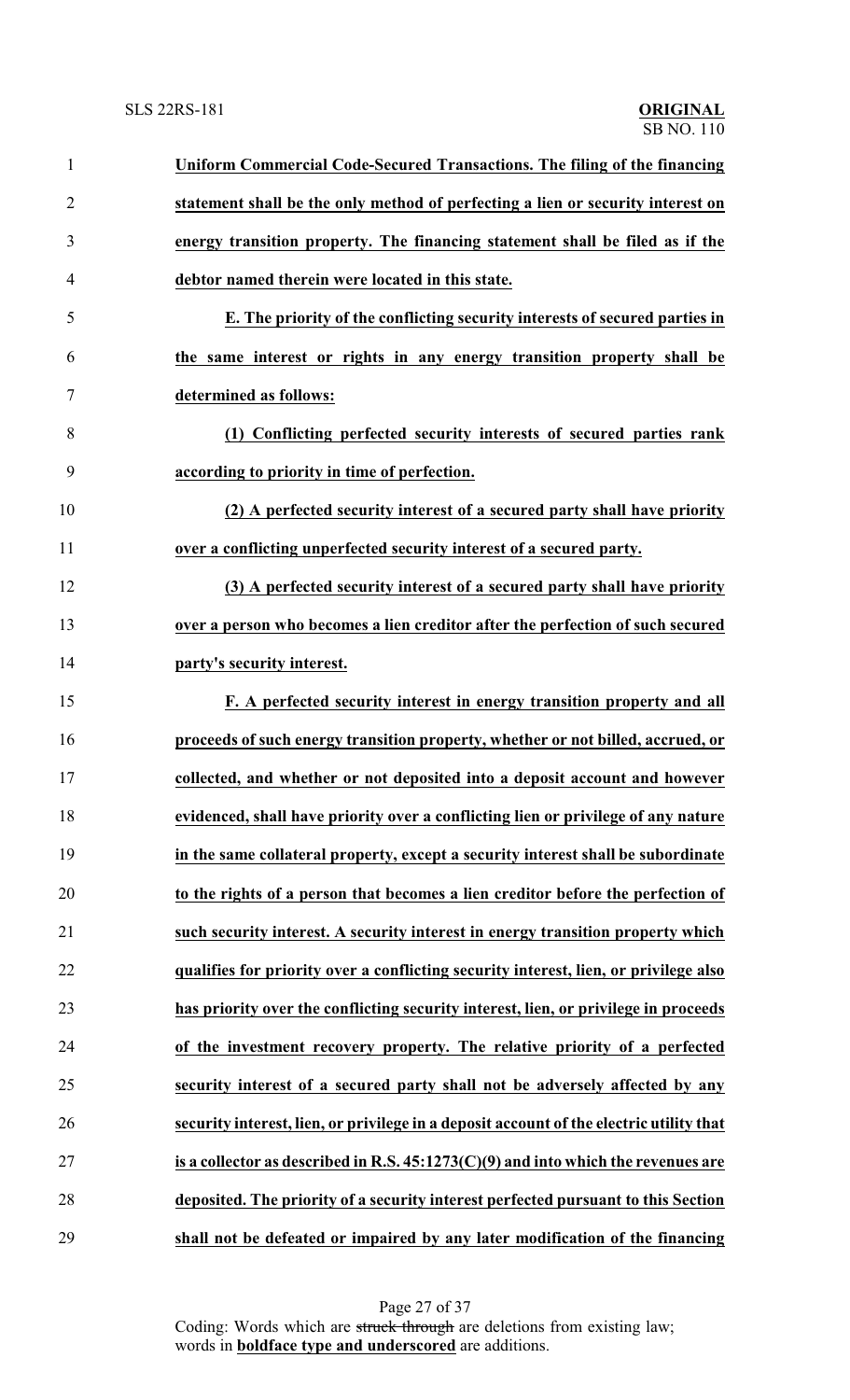| $\mathbf{1}$   | order or energy transition property or by the commingling of funds arising           |
|----------------|--------------------------------------------------------------------------------------|
| $\overline{2}$ | from energy transition property with other funds. Any other security interest        |
| 3              | that may apply to those funds shall be terminated as to all funds transferred to     |
| $\overline{4}$ | a segregated account for the benefit of an assignee or a financing party or to an    |
| 5              | assignee or financing party directly. The perfection by control, the effect of       |
| 6              | perfection by control, and the priority of a security interest granted by the        |
| $\tau$         | issuer of and securing energy transition bonds held by a secured party having        |
| 8              | control of a segregated deposit account or securities account as original            |
| 9              | collateral into which revenues, collections, or proceeds of energy transition        |
| 10             | property are deposited or credited shall be governed by the Uniform                  |
| 11             | Commercial Code-Secured Transactions, including the choice of law rules in           |
| 12             | Part III thereof.                                                                    |
| 13             | G. If a default occurs under the terms of the energy transition bonds, the           |
| 14             | secured party may foreclose on or otherwise enforce the security interest in any     |
| 15             | energy transition property as if it was a secured party under the Uniform            |
| 16             | Commercial Code-Secured Transactions. A secured party holding a security             |
| 17             | interest in energy transition property shall be entitled to exercise all of the same |
| 18             | rights and remedies as are available to a secured party pursuant to the Uniform      |
| 19             | Commercial Code-Secured Transactions, to the same extent as if those rights          |
| 20             | and remedies were set forth in this Part. A court of competent jurisdiction may      |
| 21             | order that amounts arising from energy transition property be transferred to         |
| 22             | a separate account of the secured party for the financing parties' benefit, to       |
| 23             | which their security interest shall apply. On application by or on behalf of a       |
| 24             | secured party to the district court of the domicile of the commission, the court     |
| 25             | shall order the sequestration and payment to the financing parties of revenues       |

 **H. A security interest created under this Part may provide for a security interest in after-acquired collateral. A security interest granted pursuant to this Part shall not be invalid or fraudulent against creditors solely because the**

**arising from the energy transition property.**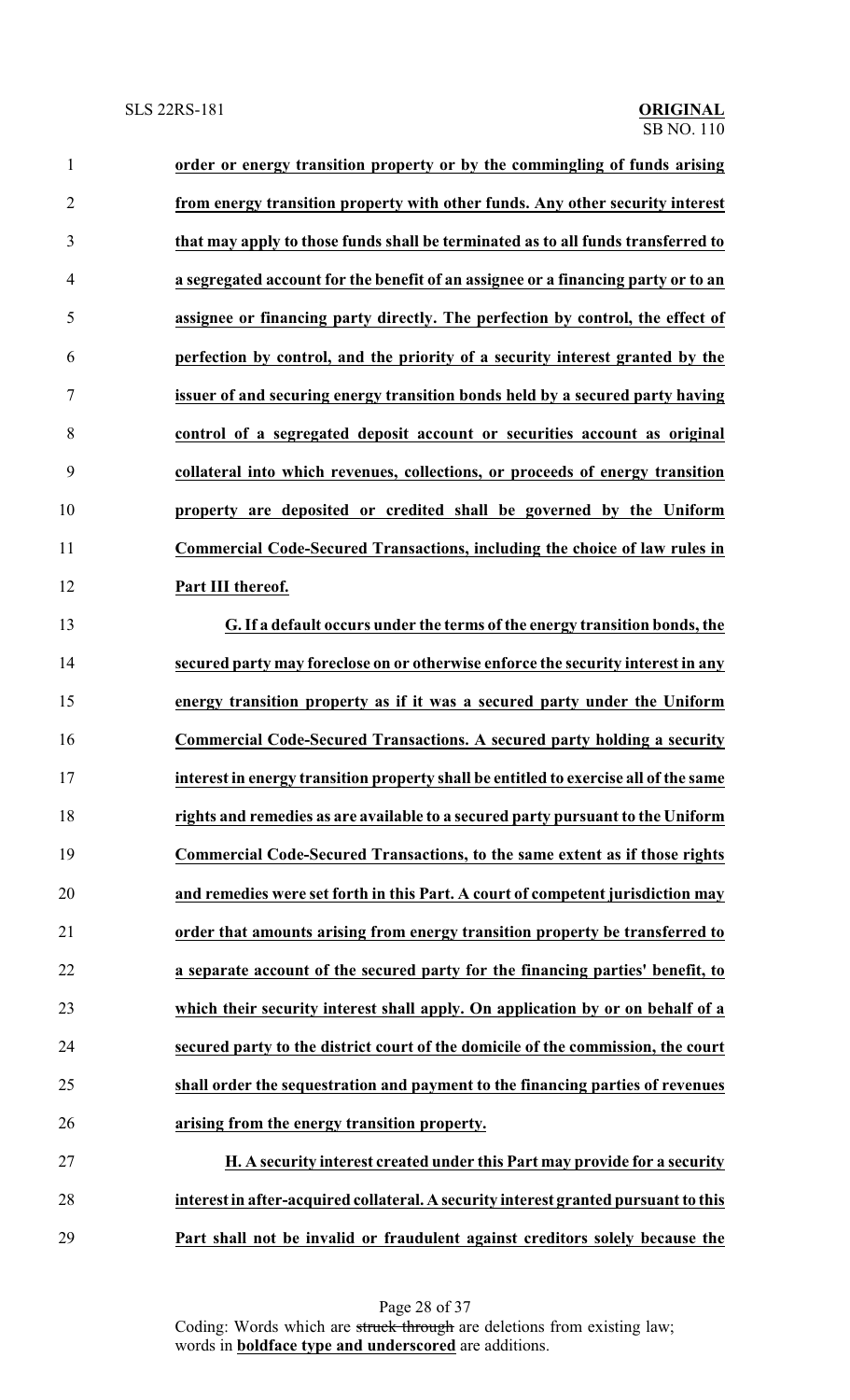**grantor or the electric utility as collector or servicer has the right or ability to commingle the collateral or proceeds, or collect, compromise, enforce, and otherwise deal with collateral. I. Any action arising under the provisions of this Part to enforce a**

 **security interest in any energy transition property, or which otherwise asserts an interest in, or a right in, to, or against any energy transition property, wherever located or deemed located, or any security interest governed by this Part, shall be brought in the district court of the domicile of the commission. The suits shall be governed by the provisions ofthe Code of Civil Procedure and other law applicable to executory proceedings, including provisional remedies, but only to the extent such laws are consistent with the language and purposes of this Part. Nothing in this Subsection shall be construed to deny to the commission any jurisdiction conferred upon it by law or the Constitution of Louisiana.**

### **§1277. Choice of law; conflicts**

 **A. The law governing the validity, enforceability, attachment, creation, perfection, the effect of perfection or nonperfection, priority, exercise of remedies, and venue with respect to the sale, assignment, or transfer of an interest or right or the creation of a security interest in any energy transition property shall be exclusively the laws of this state, without applying this state's laws of conflicts of laws and notwithstanding any contrary contractual provision, except as provided in the last sentence of R.S. 45:1276(F). The validity, enforceability, attachment, creation, perfection, the effect of perfection or nonperfection, priority, exercise of remedies, and venue with respect to the sale, assignment, or transfer of an interest or right or the creation of a security interest in any energy transition property shall be governed by this Part, and solely to the extent not addressed by this Part, by the Uniform Commercial Code-Secured Transactions and other laws of this state. The contents and sufficiency of financing statements referenced in this Part shall be governed by**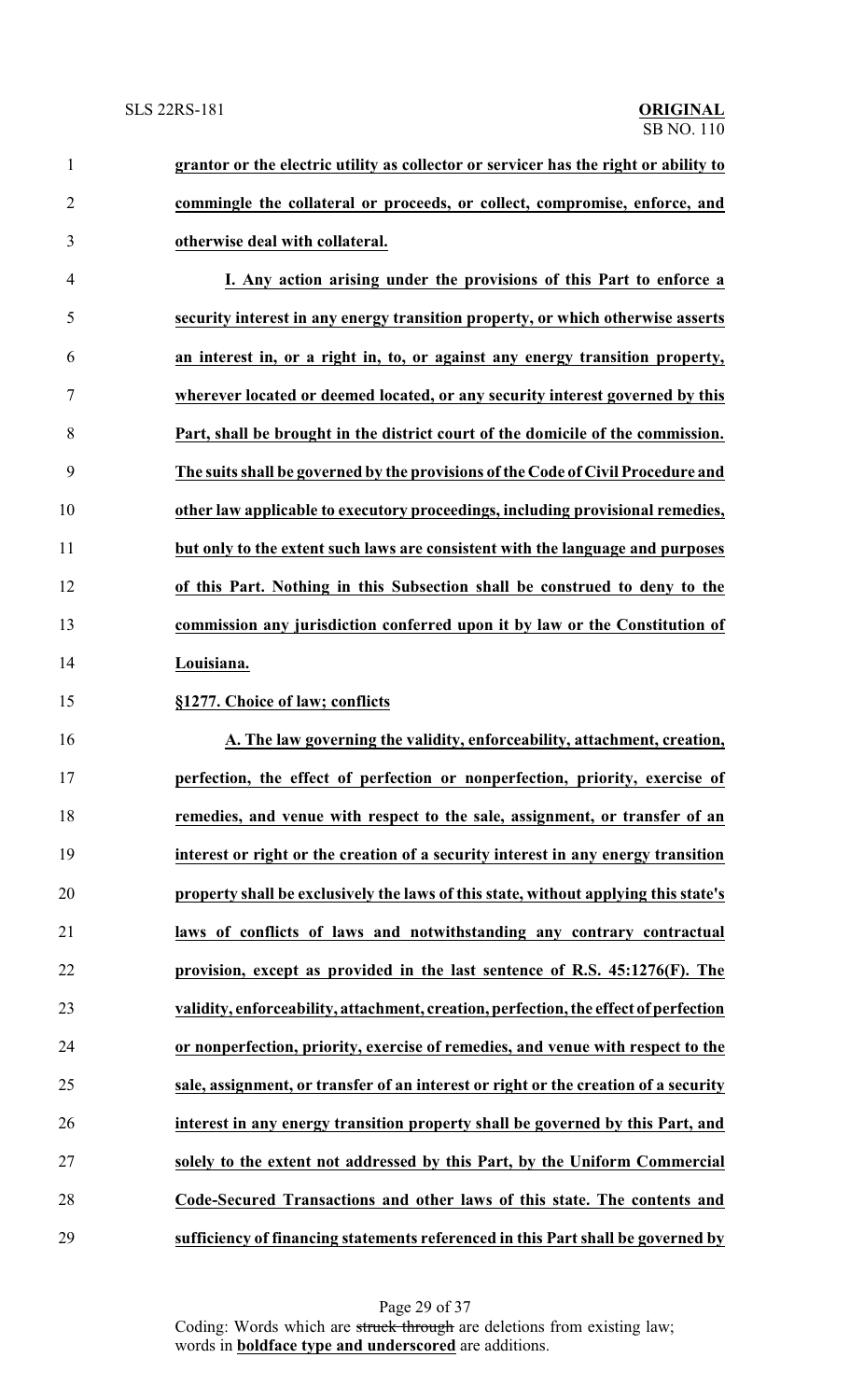| 1              | this Part and to the extent not addressed by this Part by the Uniform                |
|----------------|--------------------------------------------------------------------------------------|
| $\overline{2}$ | Commercial Code-Secured Transactions. Notwithstanding any other law to the           |
| 3              | contrary, this Part provides that the Uniform Commercial Code-Secured                |
| 4              | Transactions applies to the filings of financing statements referenced in this       |
| 5              | Part, to perfection, the effect of perfection or nonperfection, and the priority of  |
| 6              | security interests held by a secured party having control of deposit accounts or     |
| 7              | securities accounts as original collateral securing energy transition bonds,         |
| 8              | notwithstanding that proceeds of energy transition charges are deposited             |
| 9              | therein, and to the enforcement of security interests in energy transition           |
| 10             | property, in each case subject to Subsection B of this Section.                      |
| 11             | B. In the event of conflict between this Part and any other law regarding            |
| 12             | the validity, enforceability, attachment, creation, perfection, the effect of        |
| 13             | perfection or nonperfection, or priority of, a sale, assignment, or transfer of, or  |
| 14             | security interest in, energy transition property, or the exercise of remedies or     |
| 15             | venue with respect thereto, this Part shall govern to the extent of the conflict.    |
| 16             | C. This Section shall not be interpreted to conflict with or modify R.S.             |
| 17             | 45:1276(B).                                                                          |
| 18             | §1278. Energy transition bonds                                                       |
| 19             | Energy transition bonds shall not be a debt or a general obligation of the           |
| 20             | state or any of its political subdivisions, agencies, or instrumentalities and shall |
| 21             | not be a charge on their full faith and credit. An issue of energy transition bonds  |
| 22             | shall not, directly, indirectly, or contingently, obligate the state or any agency,  |
| 23             | political subdivision, or instrumentality of the state to levy any tax or make any   |
| 24             | appropriation for payment of the bonds, other than for paying energy transition      |
| 25             | charges in their capacity as consumers of electricity. All energy transition bonds   |
| 26             | authorized by a financing order by the commission shall contain on the face of       |
| 27             | a statement the following: "Neither the full faith and credit nor the taxing         |
| 28             | power of the state of Louisiana is pledged to the payment of the principal of, or    |
| 29             | interest on, this bond".                                                             |

Page 30 of 37 Coding: Words which are struck through are deletions from existing law; words in **boldface type and underscored** are additions.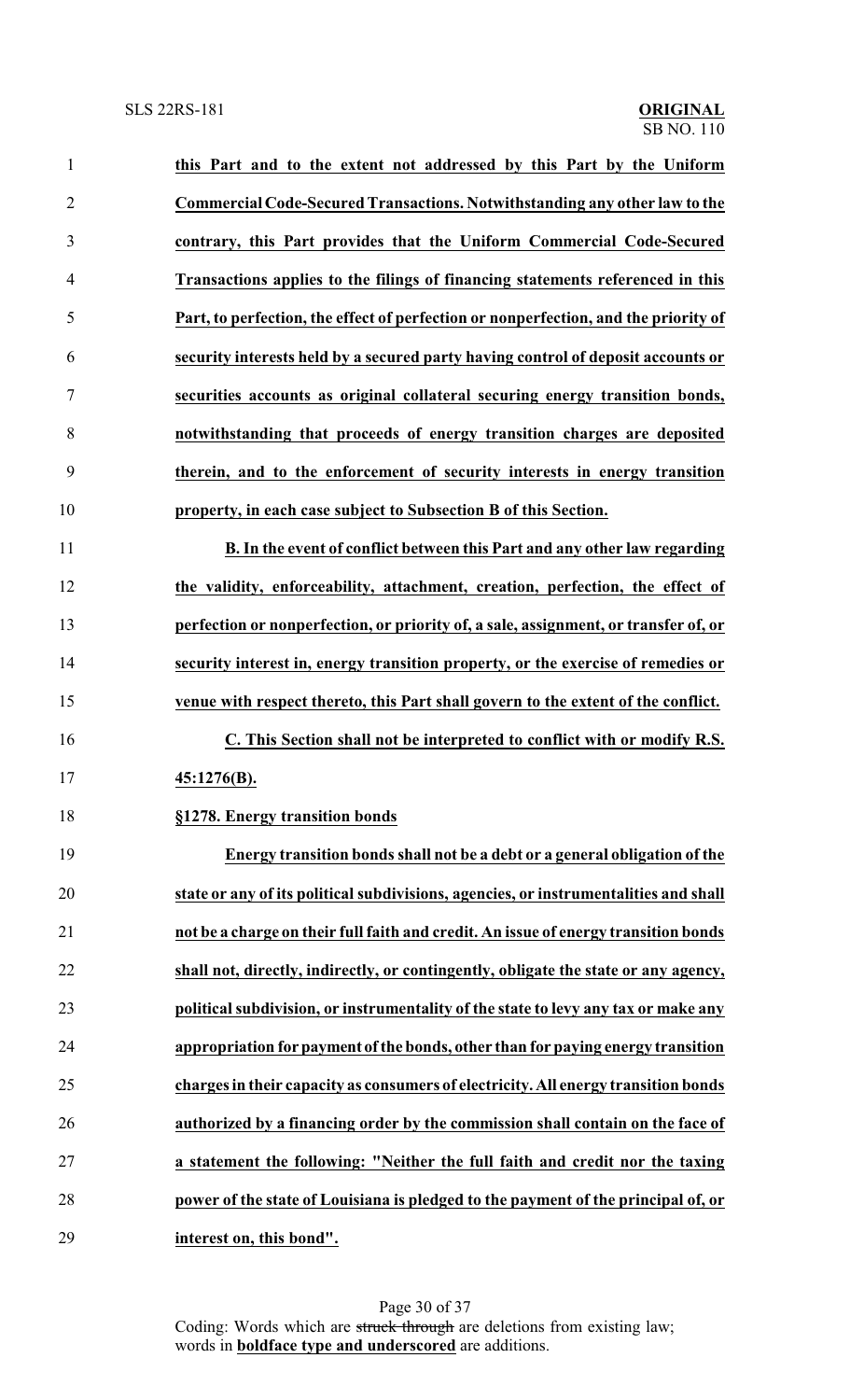| $\mathbf{1}$   | §1279. State pledge                                                               |
|----------------|-----------------------------------------------------------------------------------|
| $\overline{2}$ | A. For purposes of this Section, the term "bondholder" means a person             |
| 3              | who holds an energy transition bond, including in book entry form.                |
| 4              | B.(1) The state and the Legislature of Louisiana each pledge to and agree         |
| 5              | with bondholders, the owners of the energy transition property, and other         |
| 6              | financing parties that, until the financing costs and the energy transition bonds |
| 7              | and any ancillary agreements have been paid and performed in full, the state      |
| 8              | and the Legislature of Louisiana shall not do any of the following:               |
| 9              | (a) Alter the provisions of this Part that authorize the commission to            |
| 10             | create an irrevocable contract right by the issuance of a financing order, to     |
| 11             | create energy transition property, and to make the energy transition charges      |
| 12             | imposed by a financing order irrevocable, binding, and nonbypassable charges.     |
| 13             | (b) Take or permit any action that impairs or would impair the value of           |
| 14             | energy transition property.                                                       |
| 15             | (c) Take or permit any action that impairs or would impair the rights             |
| 16             | and remedies of the issuer, any other assignee, such bondholders or other         |
| 17             | financing parties, or the security for the energy transition bonds or ancillary   |
| 18             | agreements.                                                                       |
| 19             | (d) Except as provided for in this Section and except for adjustments             |
| 20             | under any true-up mechanism established by the commission, reduce, alter, or      |
| 21             | impair energy transition charges that are to be imposed, collected, and remitted  |
| 22             | for the benefit of the bondholders and other financing parties until any and all  |
| 23             | principal, interest, premium, financing costs, and other fees, expenses, or       |
| 24             | charges incurred, and any contracts to be performed, in connection with the       |
| 25             | related energy transition bonds have been paid and performed in full.             |
| 26             | (2) Nothing in this Subsection shall preclude limitation or alteration if         |
| 27             | and when full compensation is made by law for the full protection of the energy   |
| 28             | transition charges imposed, charged, and collected pursuant to a financing        |
| 29             | order and full protection of the holders of energy transition bonds and any       |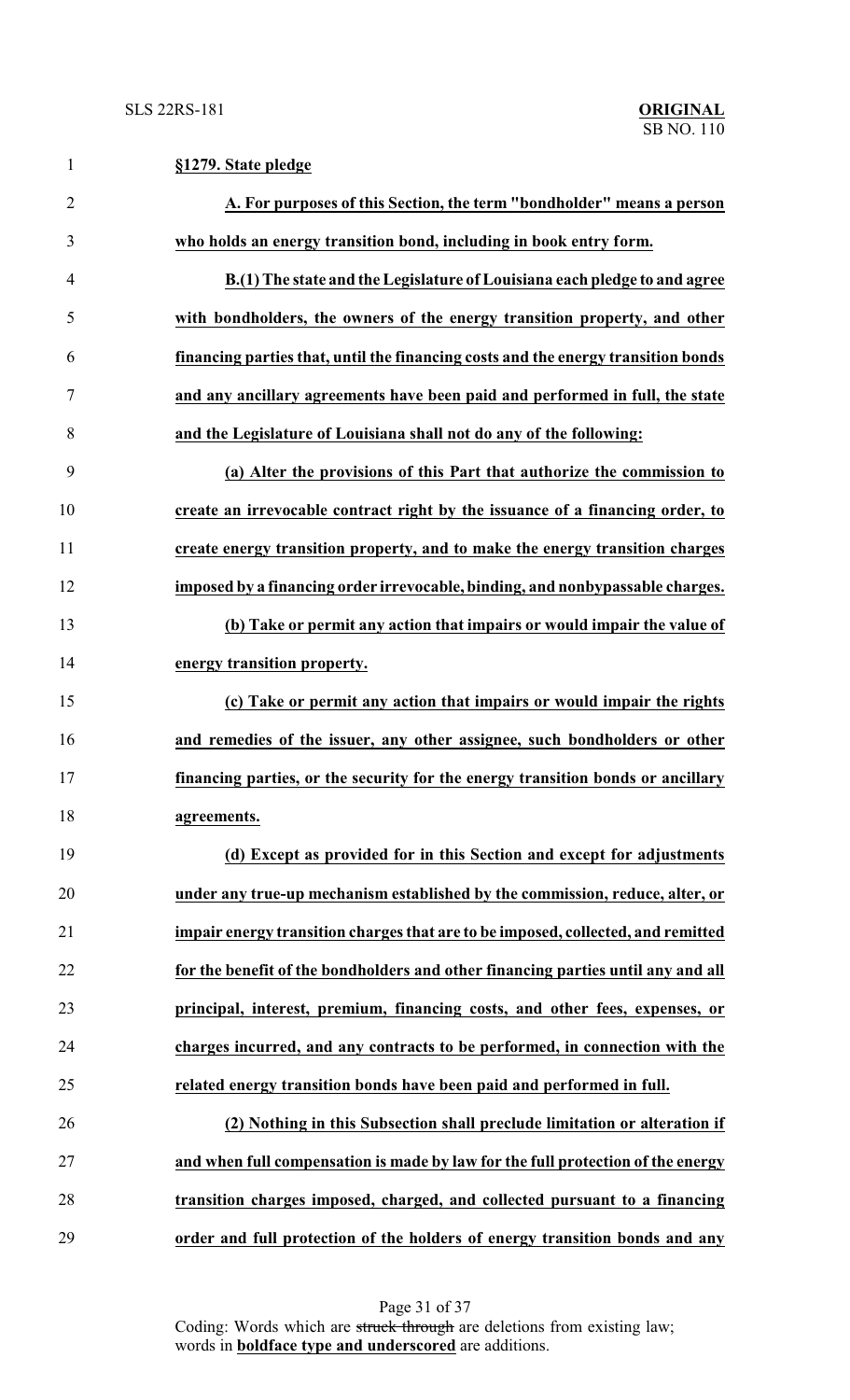| $\mathbf{1}$   | assignee or financing party.                                                                  |
|----------------|-----------------------------------------------------------------------------------------------|
| $\overline{2}$ | C. Any person or entity that issues energy transition bonds may include                       |
| 3              | the pledges specified in Subsection B of this Section and in R.S. $45:1273(C)(5)$             |
| $\overline{4}$ | in the bonds and related documentation.                                                       |
| 5              | §1280. Electric utility applicability                                                         |
| 6              | An assignee or financing party shall not be considered an electric utility                    |
| 7              | or person providing electric service by virtue of engaging in the transactions                |
| 8              | described in this Part.                                                                       |
| 9              | §1281. No impairment of commission jurisdiction                                               |
| 10             | A. Nothing in this Part is intended to be nor shall be construed to                           |
| 11             | constitute any limitation, derogation, or diminution of the jurisdiction or                   |
| 12             | authority of the commission provided by law, including that provided in or                    |
| 13             | exercised by the commission pursuant to the Constitution of Louisiana.                        |
| 14             | B. A utility may finance energy transition costs that were incurred before                    |
| 15             | August 1, 2022. To the extent that a utility has made application for a                       |
| 16             | determination of energy transition costs before August 1, 2022, that application              |
| 17             | may provide the basis in part for the commission's financing order pursuant to                |
| 18             | this Part. Further, to the extent that the commission has made a determination                |
| 19             | of prudent recoverable energy transition costs of a utility before August 1, 2022,            |
| 20             | that determination may provide the basis for the utility's application for a                  |
| 21             | financing order under this Part.                                                              |
| 22             | Section 3. This Act shall become effective upon signature by the governor or, if not          |
| 23             | signed by the governor, upon expiration of the time for bills to become law without signature |
| 24             | by the governor, as provided by Article III, Section 18 of the Constitution of Louisiana. If  |
| 25             | vetoed by the governor and subsequently approved by the legislature, this Act shall become    |
| 26             | effective on the day following such approval.                                                 |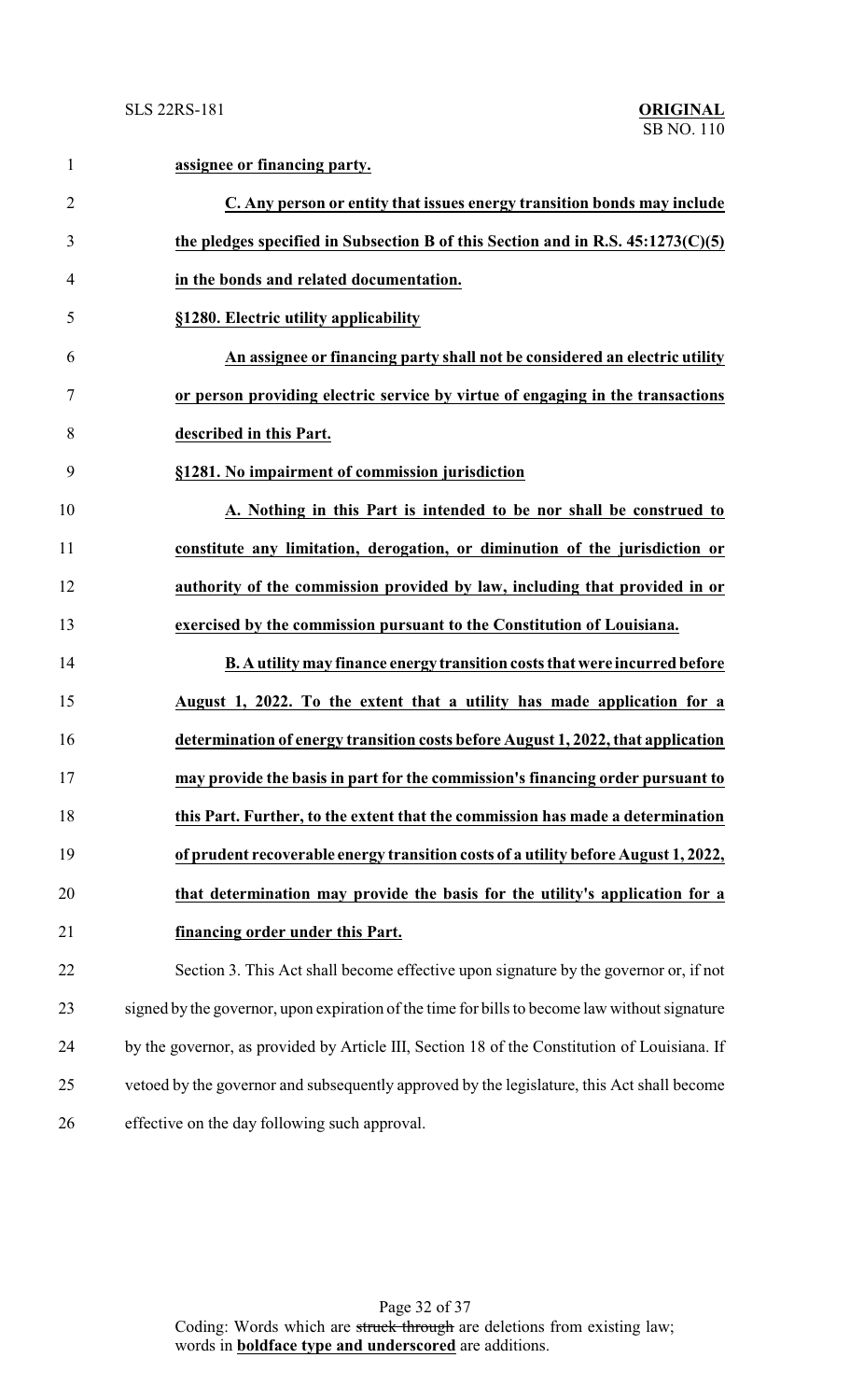The original instrument and the following digest, which constitutes no part of the legislative instrument, were prepared by Michelle Ridge.

## DIGEST SB 110 Original 2022 Regular Session Reese

Proposed law creates the La. Electric Utility Energy Transition Securitization Act for the purposes of enabling La. electric utilities, if authorized by the La. Public Service Commission (commission), to use securitization financing for certain energytransition costs.

Proposed law provides that it is the intent of the legislature that proposed law benefits La. ratepayers by allowing an electric utility, if authorized, to achieve certain tax and credit benefits of financing energy transition costs.

Proposed law defines terms, including ""eligible electric generating facility", "energy transition bonds", "energy transition charge", "energy transition costs", "energy transition property", and "energy transition reserve".

Proposed law provides that an electric utility may petition the commission for a financing order. Provides for an application process for an electric utility or its issuer to issue energy transition bonds as the commission prescribes. Prohibits an electric utility from applying any proceeds of energy transition bonds to any purpose not specified in the commission's order, or to any purpose in excess of the amount allowed for such purpose in the order, or to any purpose in contravention of the order or supplemental order.

Proposed law provides that subject to certain circumstances, the commission may grant an application by a financing order and may, after hearing and for good cause shown, make supplemental orders in the premises as it finds necessary or appropriate.

Proposed law requires certain provisions be in a financing order issued by the commission to an electric utility to create energy transition property. Proposed law provides that the commission may include additional provisions in the order.

Proposed law provides that after the order is issued, the electric utility retains discretion regarding whether to sell, assign, or transfer energy transition property or to cause the energy transition bonds to be issued.

Proposed law provides that all financing orders by the commission shall be operative and in full force and effect from the time fixed for them to become effective by the commission.

Proposed law provides that an aggrieved party or intervenor may file in district court, within 15 days of a financing order becoming effective, a petition setting forth the particular cause of objection to the order. Provides that if there is a timely application for rehearing made at the commission, the 15-day period for appeal shall not begin until the effective date of the commission order disposing of the rehearing. Provides for a direct appeal process to the La. Supreme Court from the district court.

Proposed law provides that all energy transition property that is listed in a financing order shall constitute an existing, present contract right constituting an individualized, separate incorporeal movable susceptible of ownership, sale, assignment, transfer, and security interest. Provides the property will exist whether or not the revenues or proceeds arising from the property have been billed, have accrued, or have been collected notwithstanding the fact that the value or amount of the property is or may be dependent on the future provision of service to customers by the electric utility and the future consumption by customers of electricity. The energy transition property created by a financing order shall be a vested contract right, and the financing order shall create a contractual obligation of irrevocability by the commission in favor of the electric utility and its assignees and

## Page 33 of 37

Coding: Words which are struck through are deletions from existing law; words in **boldface type and underscored** are additions.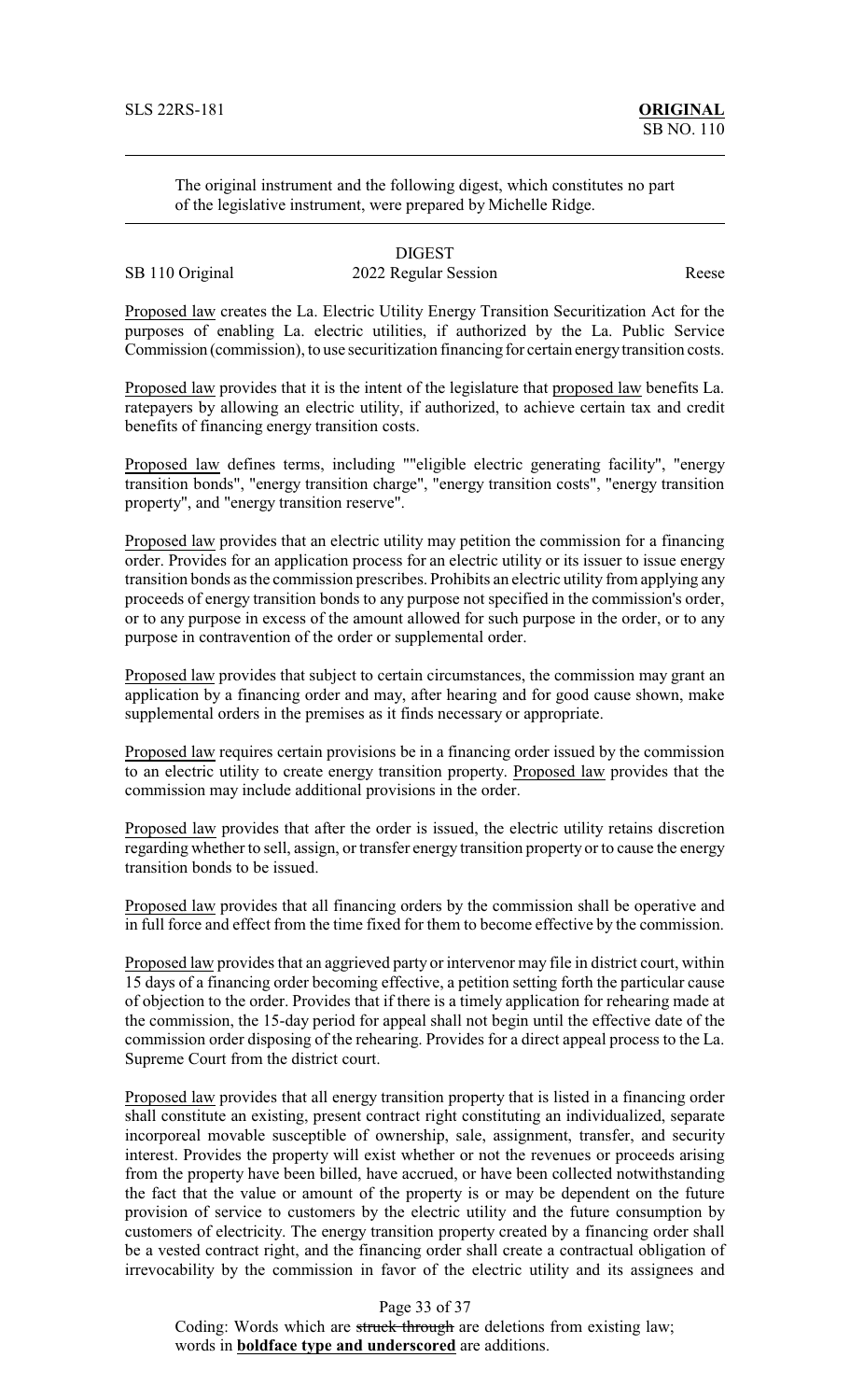### financing parties.

Proposed law provides that energy transition property listed in a financing order shall continue to exist until the energy transition bonds are paid in full and all financing costs of the bonds have been recovered in full.

Proposed law provides that all or any portion of energy transition property listed in the financing order issued to an electric utility may be sold, assigned, or transferred to an assignee or be encumbered by a security interest to secure energy transition bonds issued pursuant to the order and other financing costs. Provides that each sale, assignment, transfer, or security interest granted by an electric utility or assignee shall be considered to be a transaction in the ordinary course of business.

Proposed law provides that the description of energy transition property sold, assigned, or transferred to an assignee in any sale agreement, purchase agreement, or other transfer agreement, encumbered to a secured party in any security agreement, or indicated in any financing statement shall be sufficient only if the description or indiction refers to the specific financing order that created the energy transition property and states that such agreement or financing statement covers all or part of the property described in the financing order.

Proposed law provides that energy transition property is an individualized, separate incorporeal movable susceptible of ownership, sale, assignment, transfer, and security interest encumbrance.

Proposed law provides that if the electric utility defaults on any required payment of charges arising from the energy transition property listed in the financing order, the district court of the domicile of the commission, upon application of an interested party, and without limiting any other remedies available to the applying party, shall order the sequestration and payment of the revenues arising from the energy transition property to the financing parties or their representatives. Provides the order shall remain in full force and effective, notwithstanding any reorganization, bankruptcy, or other insolvency proceedings with respect to the electric utility or its successors or the assignees.

Proposed law provides to the extent provided in a financing order, the following:

- (1) The interest of an assignee or secured party in energy transition property listed in a financing order shall not be subject to setoff, counterclaim, surcharge, or defense by the electric utility or by any customer of the electric utility or other person, or in connection with the reorganization, bankruptcy, or other insolvency of the electric utility or any other person.
- (2) Any successors to an electric utility shall perform and satisfy all obligations of, and have the same rights under a financing order as, the electric utility under the order in the same manner and to the same extent as the electric utility, including collecting and paying to the persons entitled to receive them, the revenues, collections, payments, or proceeds of the energy transition property.

Proposed law provides relative to the sale, assignment, or other transfer of energy transition property.

Proposed law provides that the Uniform Commercial Code-Secured Transactions shall not apply to energy transition property or any right, title, or interest of a utility or assignee, whether before or after the issuance of the financing order, except as otherwise provided in proposed law. Provides such right, title, or interest pertaining to a financing order shall not be treated as proceeds of any right or interest other than of the financing order and the energy transition property arising from the financing order. Provides that all revenues and collections resulting from energy transition property shall constitute proceeds only of the

Page 34 of 37

Coding: Words which are struck through are deletions from existing law; words in **boldface type and underscored** are additions.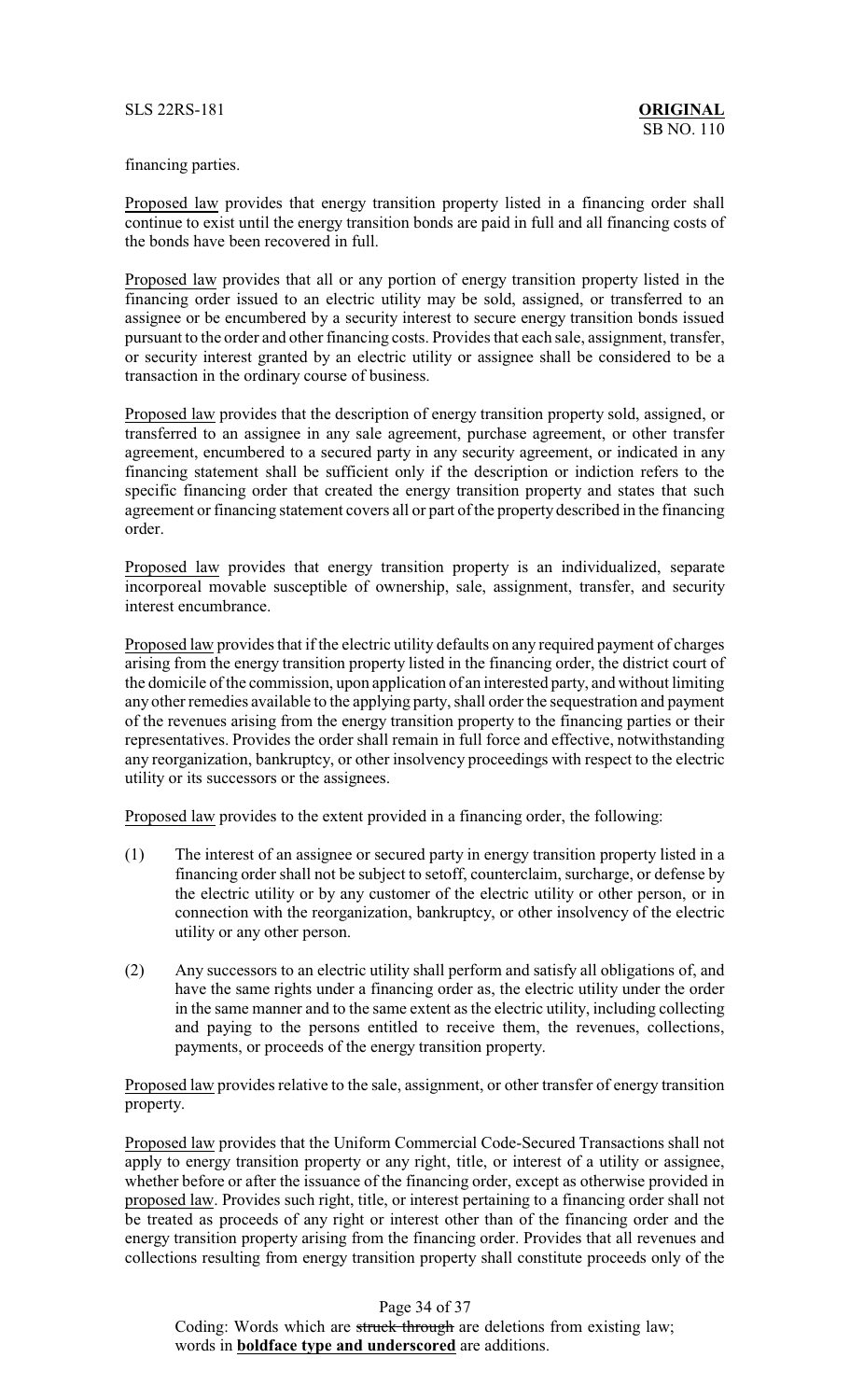energy transition property arising from the financing order.

Proposed law, with respect to filings of financing statements or control of deposit accounts or investment property as original collateral, governs the creation, attachment, granting, perfection, and priority of security interests in energy transition property to secure energy transition bonds and financing costs. Provides that energy transition property shall not be susceptible of pledge under the provisions of the Civil Code.

Proposed law provides that a security interest in energy transition property shall be valid and enforceable against the electric utility and its successors, any assignee, and any third party and attaches to energy transition property only after certain conditions are met.

Proposed law provides that a security interest in energy transition property shall be perfected only if it has attached and a financing statement indicating the energy transition property collateral covered has been filed. Provides that a financing statement shall be filed to perfect all security interests and liens in energy transition property. Provides that a security interest in energy transition property shall be perfected when it has attached and when the applicable financing statement has been filed.

Proposed law provides that the interest of a secured party shall not be perfected unless a financing statement is filed, and after perfection, the secured party's interest continues in the energy transition property and all proceeds of such energy transition property, whether or not billed, accrued, or collected, and whether or not deposited into a deposit account and however evidenced. Provides that a security interest in proceeds of energy transition property shall be a perfected security interest if the security interest in the energy transition property was perfected in accordance with proposed law.

Proposed law provides that financing statements shall be filed, indexed, maintained, amended, assigned, continued, and terminated in the same manner and in the same system of records maintained for the filing of financing statements pursuant to the Uniform Commercial Code-Secured Transactions. Provides that the filing of the financing statement shall be the onlymethod of perfecting a lien or security interest on energy transition property and the statement shall be filed as if the debtor named were located in the state.

Proposed law provides for the priority of conflicting security interests of secured parties in the same interest or rights in any energy transition property as follows:

- (1) Conflicting perfected security interests of secured parties rank according to priority in time of perfection.
- (2) A perfected security interest of a secured party shall have priority over a conflicting unperfected security interest of a secured party.
- (3) A perfected security interest of a secured party shall have priority over a person who becomes a lien creditor after the perfection of such secured party's security interest.

Proposed law provides that a perfected security interest in energy transition property and all proceeds of such property shall have priority over a conflicting lien or privilege of any nature in the same collateral property, except a security interest shall be subordinate to the rights of a person that becomes a lien creditor before the perfection of such interest.

Proposed law provides that the relative priority of a perfected security interest of a secured party shall not be adversely affected by any security interest, lien, or privilege in a deposit account of the electric utility that is a collector and into which the revenues are deposited.

Proposed law provides that the priority of a security interest shall not be defeated or impaired by any later modification of the financing order or energy transition property or by the commingling of funds arising from energy transition property with other funds. Any

Page 35 of 37

Coding: Words which are struck through are deletions from existing law; words in **boldface type and underscored** are additions.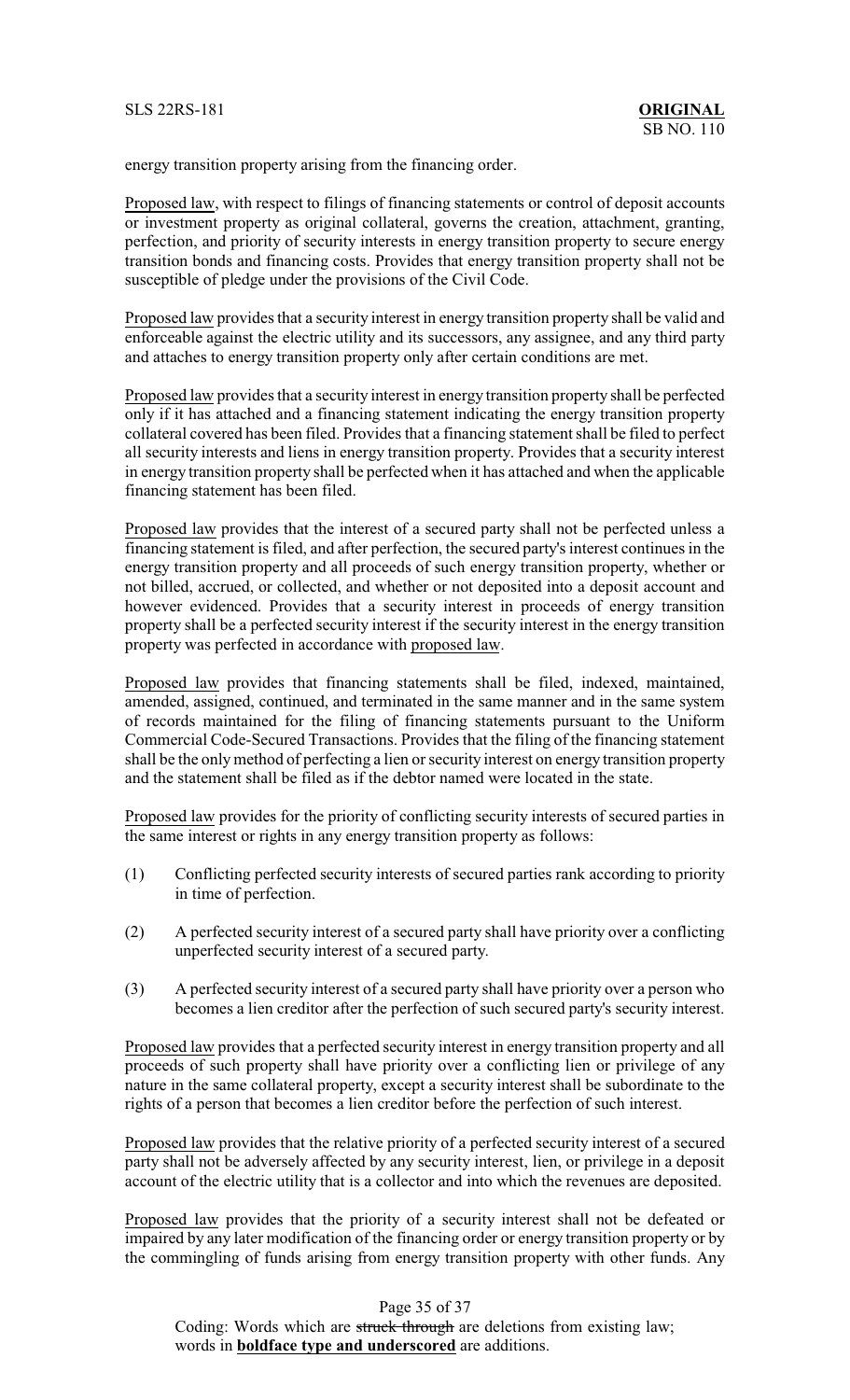other security interest that may apply to those funds shall be terminated as to all funds transferred to a segregated account for the benefit of an assignee or financing party or to an assignee or financing party directly.

Proposed law provides that the Uniform Commercial Code-Secured Transactions, including choice of law rules, shall govern the perfection by control, the effect of perfection by control, and the priority of a security interest granted by the issuer of and securing energy transition bonds held by a secured party having control of a segregated deposit account or securities account as original collateral into which revenues, collections, or proceeds are deposited or credited.

Proposed law provides for the foreclosure on or enforcement of security interest in any energy transition property if a default occurs.

A security interest created in accordance with proposed law may provide for a security interest in after-acquired collateral. Proposed law provides that a security interest granted shall not be invalid or fraudulent against creditors solely because the grantor or the electric utility as collector or servicer has the right or ability to commingle the collateral or proceeds, or collect, compromise, enforce, and otherwise deal with collateral.

Proposed law provides that any action arising to enforce a security interest in energy transition property shall be brought in the district court of the domicile of the commission. The suits shall be governed by the Code of Civil Procedure and other laws applicable to executory proceedings.

Proposed law provides relative to conflict of laws and provides that proposed law governs the validity, enforceability, attachment, creation, perfection, the effect of perfection or nonperfection, priority, exercise of remedies, and venue with respect to the sale, assignment, or transfer of an interest or right or the creation of a security interest in any energy transition property.

Proposed law provides that if there a conflict between proposed law and any other law, proposed law governs.

Proposed law provides that energy transition bonds are not a debt or general obligation of the state or any of its political subdivisions, agencies, or instrumentalities and shall not be a charge on their full faith and credit and the bonds issued shall contain on the face of a statement the following: "Neither the full faith and credit nor the taxing power of the state of Louisiana is pledged to the payment of the principal of, or interest on, this bond."

Proposed law provides that the state and the Legislature of Louisiana each pledge to and agree with bondholders, the owners of the energy transition property, and other financing parties that, until the financing costs and the energy transition bonds and any ancillary agreements have been paid and performed in full, the state shall not perform certain acts, including amending the provisions of proposed law that authorize the commission to create an irrevocable contract right by the issuance of a financing order, to create energy transition property, and to make the energy transition charges imposed by a financing order irrevocable, binding, and nonbypassable charges.

Proposed law shall not preclude limitation or alteration if and when full compensation is made by law for the full protection of the energy transition charges imposed, charged, and collected pursuant to a financing order and full protection of the holders of energy transition bonds and any assignee or financing party.

Proposed law authorizes any person or entity that issues energy transition bonds to include proposed law pledges in the bonds and related documents.

Proposed law provides that an assignee or financing party shall not be considered an electric

Page 36 of 37 Coding: Words which are struck through are deletions from existing law; words in **boldface type and underscored** are additions.